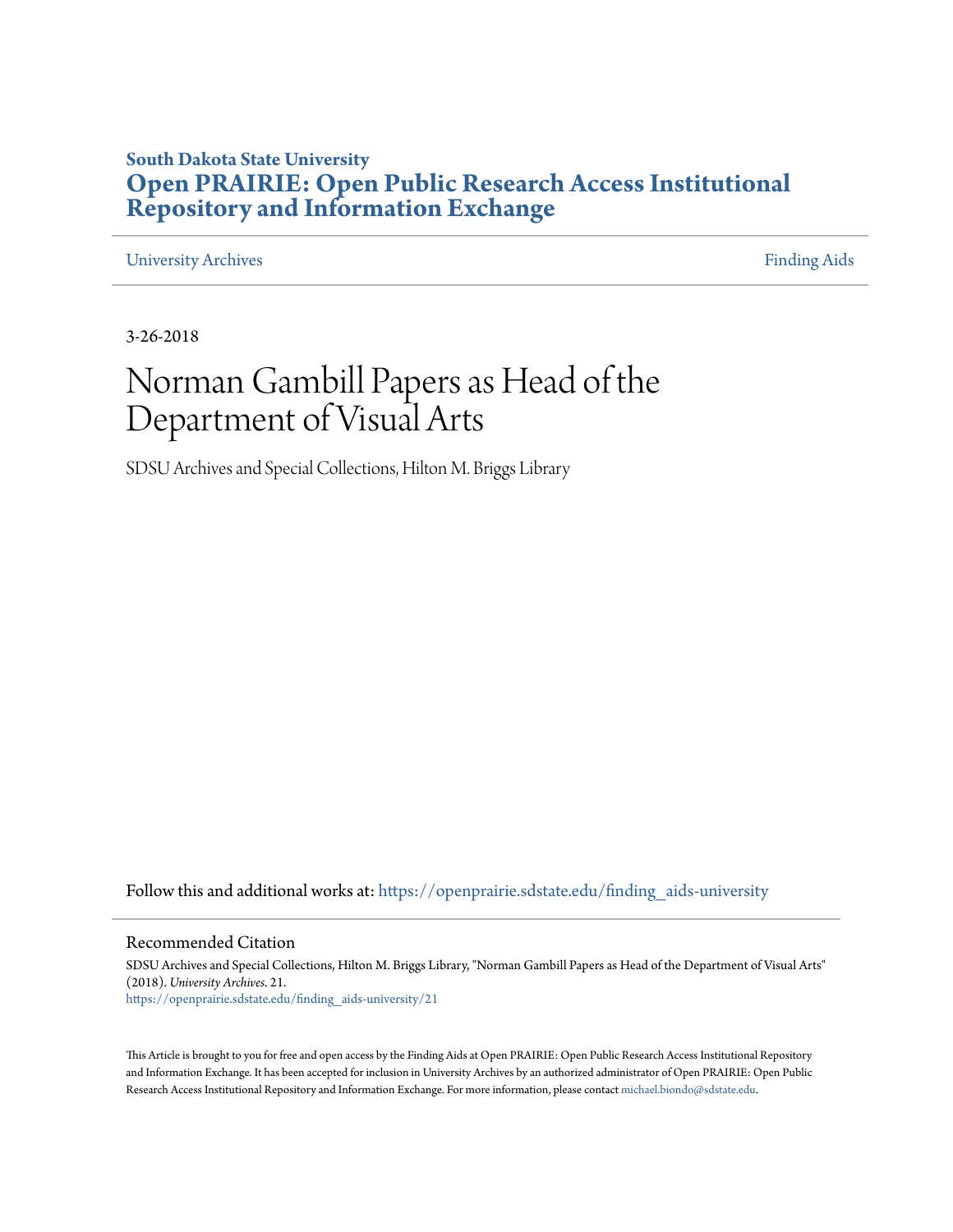# Norman Gambill Papers as Head of the Department of Visual Arts

Finding Aid

South Dakota State University Archives and Special Collections Briggs Library (SBL) Room 241 Box 2114 1300 North Campus Drive Brookings, SD 57007 Phone: 605-688-5094 Email: [arcrefs@sdstate.edu](mailto:arcrefs@sdstate.edu)

### **Collection Summary**

*Identifier*

UA 6.9.2

*Title*

Norman Gambill Papers as Head of the Department of Visual Arts

*Creator*

Norman Gambill

#### *Dates*

1940-2013

#### *Extent*

6.0 linear feet -- 6 records center boxes, photographs, electronic records, moving image materials

#### *Language*

English

#### *Repository*

South Dakota State University Archives and Special Collections, Hilton M. Briggs Library, Brookings, South Dakota.

#### *Access note*

This collection is open to researchers without restrictions. The materials in the Archives do not circulate and may be used in-house only.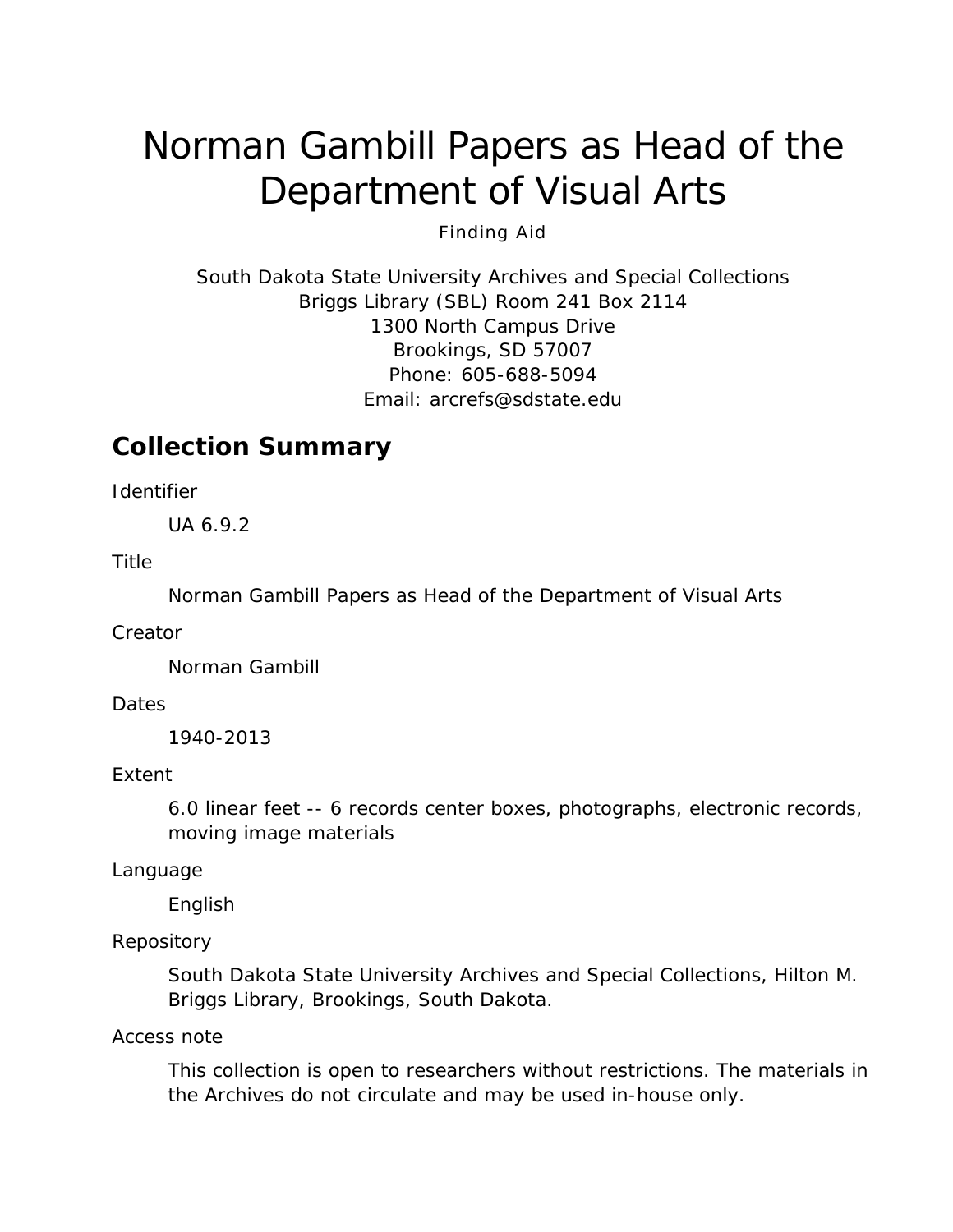#### *Preferred Citation*

*Name of item*. Norman Gambill Papers as Head of the Department of Visual Arts. UA 6.9.2. South Dakota State University Archives and Special Collections, Hilton M. Briggs Library, Brookings, South Dakota.

*Abstract*

Norman Gambill was a scholar in art history and film studies, he was head of the Visual Arts Department for 26 years retiring in 2010. This collections in composed of his while he was department head of Visual Arts at SDSU from 1984 to 2010. Also included are unpublished manuscripts, Ph.D. thesis, and personal legal documents.

### **Biographical Note**

Norman Paul Gambill was born April 3, 1941 in Dade City, FL, to George Washington Gambill IV and Dorcas (Darling) Gambill. He grew up in Florida and Georgia.

He was a scholar in art history and film studies with degrees from Emory University, the University of Iowa and Syracuse University. His also graduated from Emory at Oxford prep school in Atlanta. He was an art history professor at the University of Illinois and South Dakota State University where he headed the Visual Arts Department for 26 years, retiring in 2010.

During his 48-year career, he taught thousands of undergraduate students to love art and understand its importance in world history. He also worked with graduate students on courses in Asian art, film art and design, women artists, and international films.

He was an ardent fan of Oscar Wilde and Orson Welles. His lectures and writings about Welles's groundbreaking film "Citizen Kane" inspired many to take up film studies. His work as a scholar took him around the country giving lectures and around the world sharing his expertise with academics, particularly those who attended the Oxford Roundtable in 2010.

He published articles in scholarly journals and respected film magazines. His work on 1930s films and their importance in the cultural history of the United States is being published in his book, "Ritz and American Mediocrity." He was initiated into Phi Kappa Phi, the national honor society for those with notable academic accomplishments, in 2006.

His innovative fund-raising events raised money for his department and the Brookings community. With the help of the Visual Arts Group of local volunteers, he founded the annual Evening for the Arts dinner and art auction. The yearly Chocolate Auction held on or around Valentine's Day raised funds by with an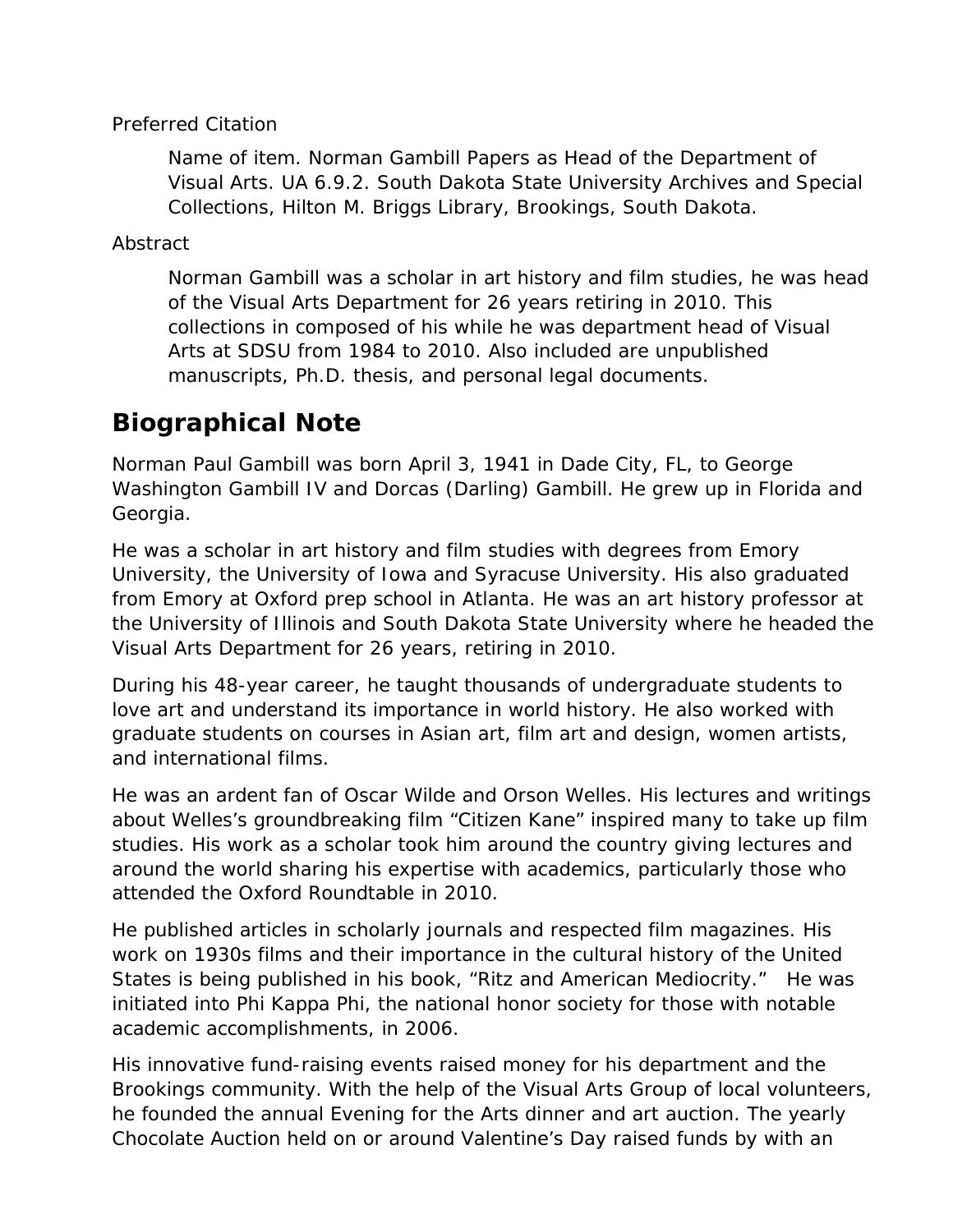auction of chocolate desserts donated by restaurants and local bakers. Proceeds provided scholarships for art students.

He also co-founded the annual DVAGI, Design and Visual Arts Group Inc., fundraiser in collaboration with the SDSU departments of Visual Arts, Apparel Merchandising and Interior Design, and Horticulture, Forestry and Landscape Design. Money from an auction of designers' services raised money for students to travel to art and design events across the country.

His reputation for lavish parties carried over to his private life where he served abundant food and wine to friends from Brookings and across the country in his 19th Century house, a showplace for his extensive art collection.

He is survived by his brother Stephen, Palmetto FL; his sister, Janine Dover, Camilla, GA.; two nieces and a nephew. Hundreds of friends also survive and will miss his quick wit and impeccable sense of style.

Dr. Norman P. Gambill, died from heart failure on July 12, 2016, at the Neighborhoods at Brookview in Brookings.

### **Arrangement**

This collection is arranged into eight series:

| Series 1. Administrative files                              |
|-------------------------------------------------------------|
| Series 2. Curriculum                                        |
| Series 3. Events and conferences                            |
| Series 4. Facilities                                        |
| Series 5. Teaching (Gambill's personal files)               |
| Series 6. Grants and fundraising                            |
| Series 7. Meeting files                                     |
| Series 8. Personal and professional research and activities |
| Series 9. Manuscripts                                       |

### **Contents Note**

*Series 1. Administrative files.* 

Includes general correspondence, memos, Norman Gambill's calendars and appointment books and documents on department and course staffing, enrollment, and general planning. Some materials pre-date Gambill's arrival at South Dakota State University.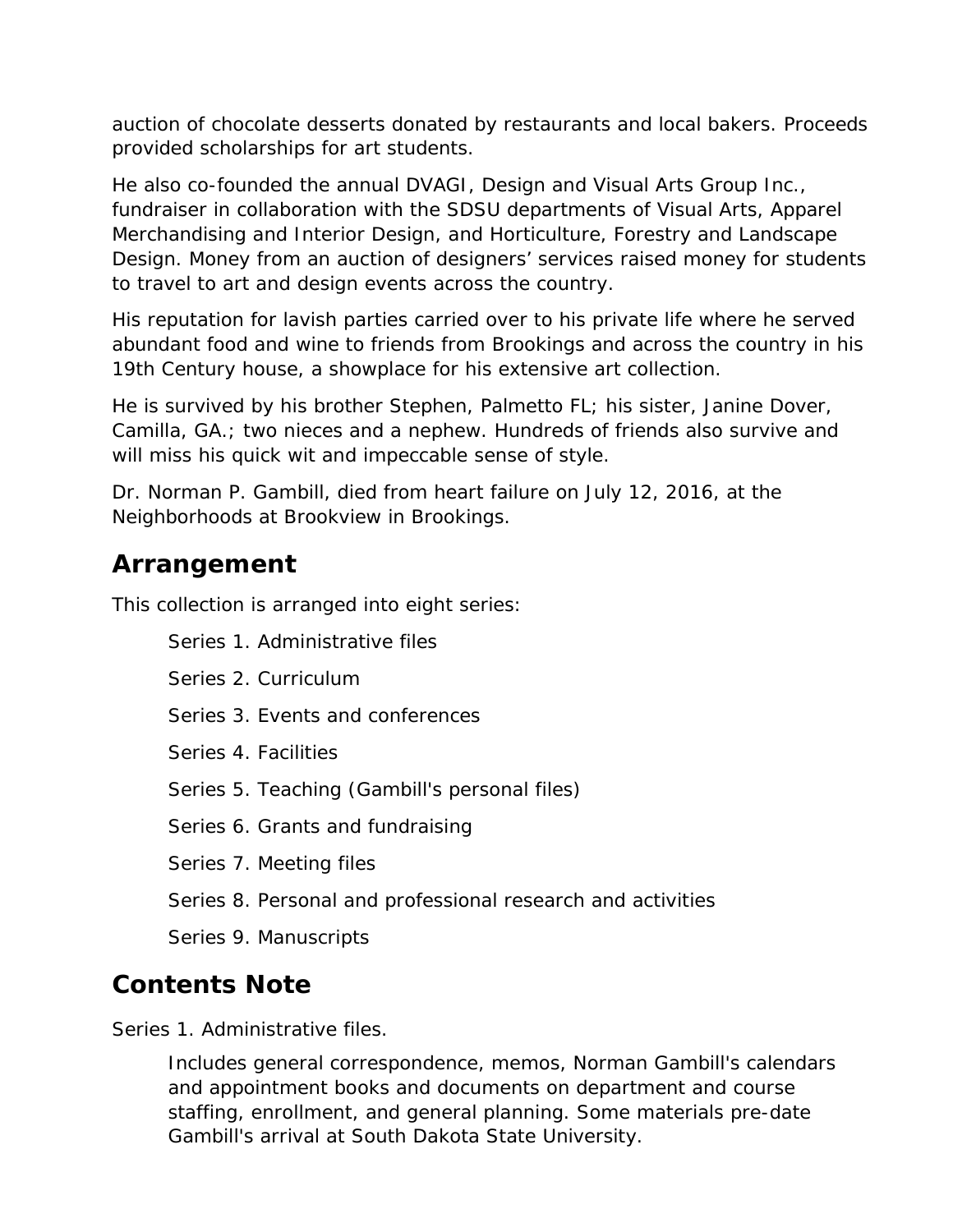#### *Series 2. Curriculum.*

Includes Institutional Program Reviews, general education, liberal studies, and visual arts core review, and various curricular issues and concerns. This subseries focuses on curriculum work at a campus level, through visual arts curriculum work discussed at campus-level meetings. For course-level curriculum planning and staffing, see the General Administrative subseries.

#### *Series 3. Events and conferences.*

Includes records on department art shows and exhibitions, the TechSigns conference, Design and Visual Arts Group, Inc. (DVAGI) events, and other departmental activities. Some materials pre-date Gambill's arrival at South Dakota State University.

#### *Series 4. Facilities.*

Includes files on the Fine Arts Auditorium (not called the Performing Arts Center), the Visual Arts Department site including the Industrial Arts building and Grove Hall, facility studies, planning and remodeling, and facility maintenance and health concerns. Some materials pre-date Gambill's arrival at South Dakota State University.

#### *Series 5. Teaching (Gambill's personal files).*

Includes course outlines, teaching research, course study guide packets, and VHS video of three course lectures. Some teaching materials pre-date Gambill's arrival at South Dakota State University.

#### *Series 6. Grants and fundraising.*

Includes records on grant applications, awarded grants, and fundraising for programs and publications. Some materials pre-date Gambill's arrival at South Dakota State University.

#### *Series 7. Meeting files.*

Includes meeting agenda, minutes, and corresponding documents related to Visual Arts Department faculty meetings, Deans and Department Heads meetings, Academic Senate, and various other campus committees. Memoirs, correspondence, reports, and notes are included within these files and were likely discussed and/or distributed during the meetings. The arrived in disarray with only some bearing folder titles. Additionally, the term "Faculty Meetings" was broadly used and may refer to meetings beyond only Visual Arts Department meetings. For example, "Dean's and Departments Heads" meeting agendas may be found in "Faculty Meetings" folders, possibly for facilitating announcements at department faculty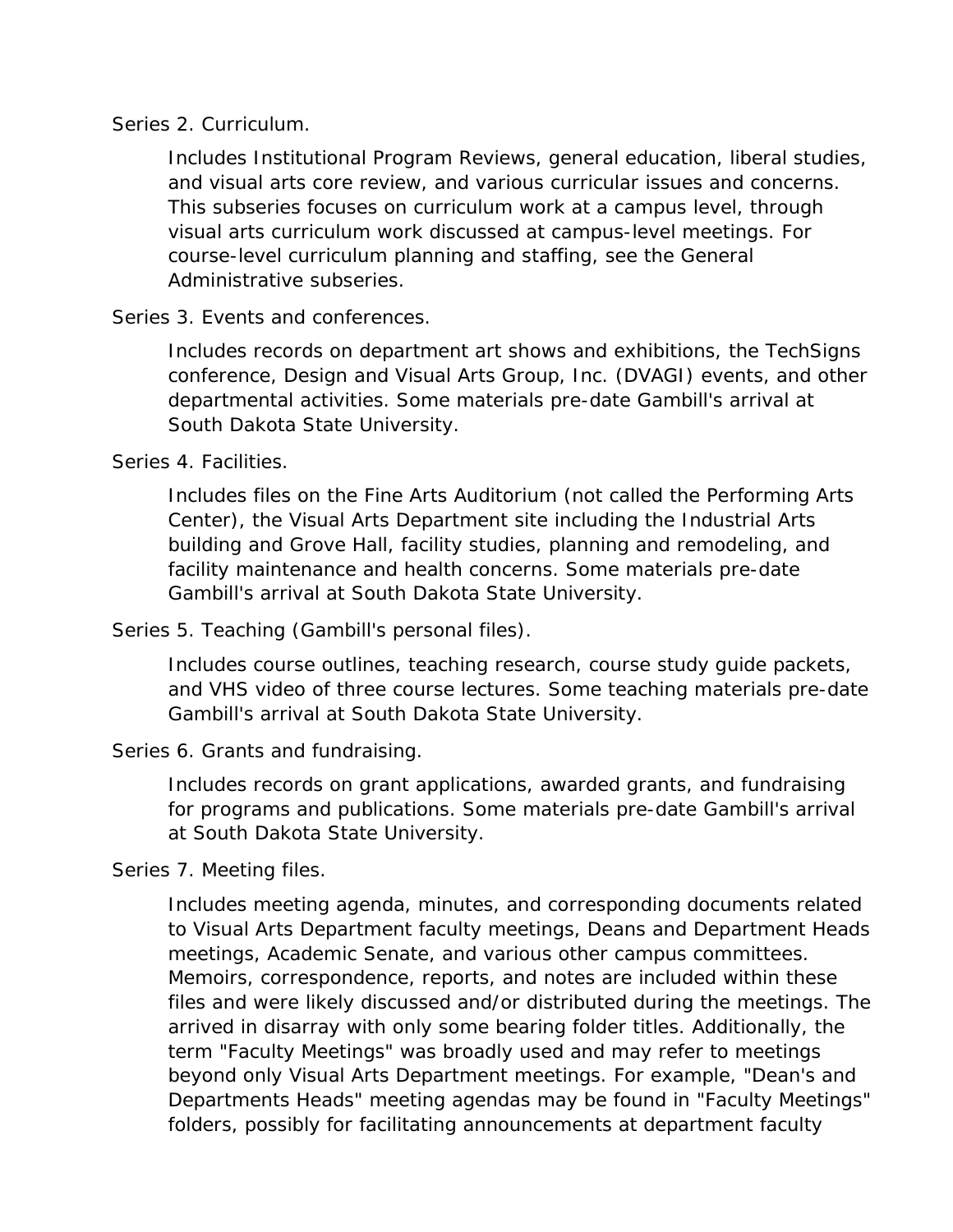meetings. Some materials pre-date Gambill's arrival at South Dakota State University.

*Series 8. Personal and professional research and activities.*

Includes Gambill's research and correspondence regarding his writings, files regarding membership and participation in local organizations, and professional recognition and thank-you correspondence. Also included is some personal correspondence, recognition material, a resume, and photographs. Some materials pre-date Gambill's arrival at South Dakota State University.

*Series 9. Manuscripts.* 

Composed of unpublished manuscripts and Gambill's Ph.D. thesis. Included are several revisions of "Ritz and American Mediocrity," and "Designing Hollywood: Productions of Harry Horner, 1940-1980," and "Citizen Kane: An Art Historical Analysis," which was Gambills Ph.D. thesis from Syracuse University.

## **Bibliography**

Art for a New Century South Dakota Art Museum, Civic Fine Arts Center, 1989

Bohemian women from West River: Mel Spinar's paintings of their myths and legends

Brookings, S.D.: Department of Visual Arts, South Dakota State University, c2000

Call Number SD Collection ND237.S645 G35 2000

Enhancing classroom effectiveness innovations in teaching Brookings, S.D.: South Dakota State University Call Number: SD Collection LB2331.E54 1995 video

Notes on the career of Professor Signe Stuart as she retires in 1994 from South Dakota State University Brookings, S.D.: South Dakota Art Museum, 1994 Call Number: Archives N6537.S87 G35 1994

Totem ReeCall the movie II Bruce Williams, Terry Ree, Jay Vanduch, Jo Edeburn-Nesmith, Matthew Feeney, Norman Gambill, TV Productions Inc. Brookings, S.D.: TV Productions, Inc., 2000 Call Number: Audio Visual PN1997.T67 2000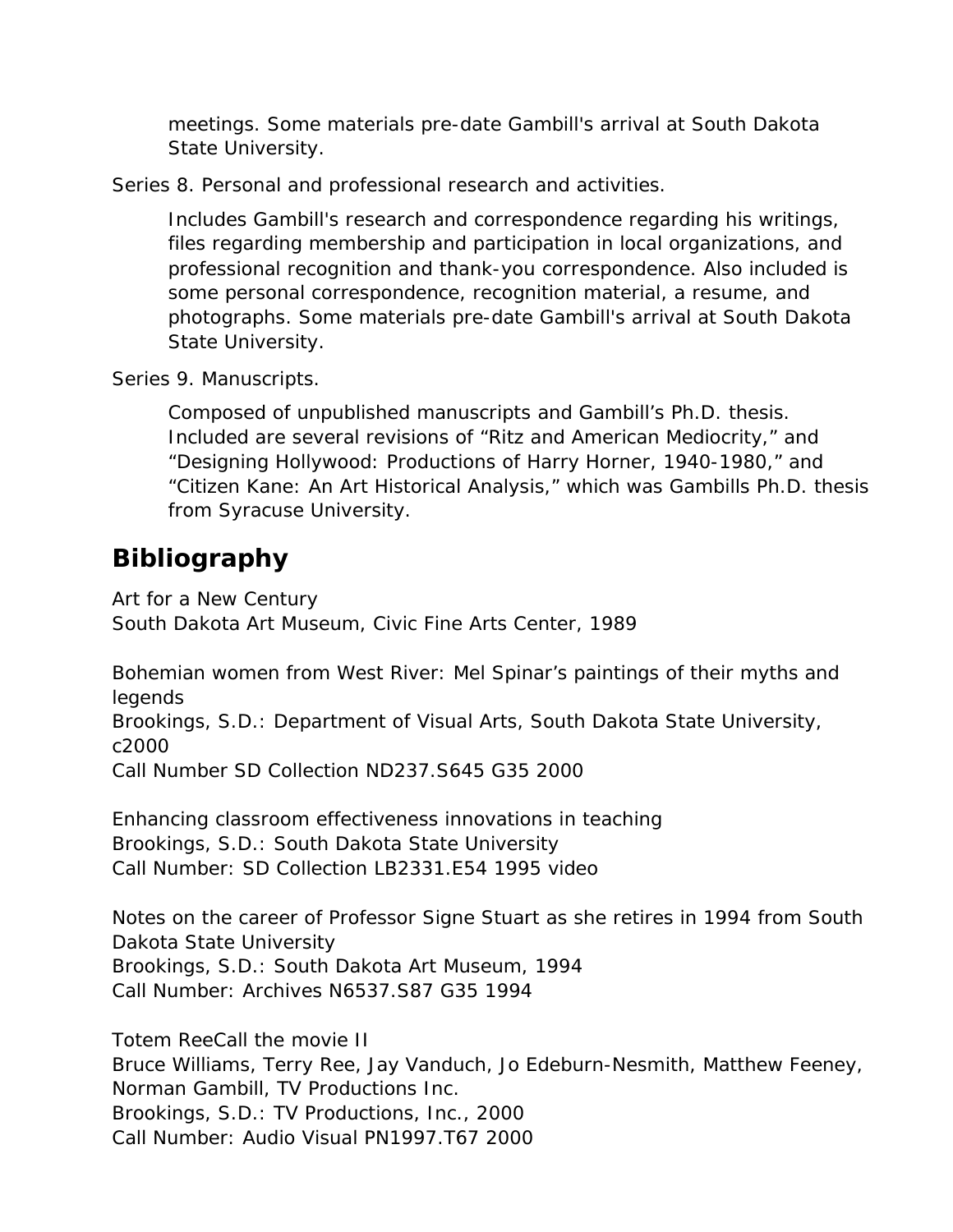# **Key Words**

Gambill, Norman

South Dakota State University. Department of Visual Arts.

## **Administrative Information**

### *Conditions Governing Access*

This collection is open to researchers without restrictions. The materials in the Archives do not circulate and may be used in-house only.

Researchers conducting extensive research are asked to make an advance appointment to access archival material. Please call or e-mail prior to visiting the collection and indicate as much detail as possible about a particular topic and intended use.

South Dakota State University supports access to the materials, published and unpublished, in its collections. Nonetheless, access to some items may be restricted as a result of their fragile condition or by contractual agreements with donors.

### *Copyright note*

Copyright restrictions apply in different ways to different materials. Many of the documents and other historical materials in the Archives are in the public domain and may be reproduced and used in any way. There are other materials in the Archive carrying a copyright interest and must be used according to the provisions of Title 17 of the U.S. Code. The Archive issues a warning concerning copyright restrictions to every researcher who requests copies of documents. Although the copyright law is under constant redefinition in the courts, it is ultimately the responsibility of the researcher to properly use copyrighted material.

*Arranged and Described by*

Crystal J. Gamradt, 2013 August 29. Additions were made on 2017 November 7.

| <b>Series</b>     | Box           | <b>Folder   Description</b> | Date(s)   |
|-------------------|---------------|-----------------------------|-----------|
| 1. Administrative |               | Alumni                      | 1984-1985 |
| files             |               |                             |           |
| 1. Administrative | $\mathcal{D}$ | Appointment Calendar        | 2007 Fall |
| files             |               |                             |           |
| 1. Administrative |               | Cable Hardin and            | 2007      |

### **Container List**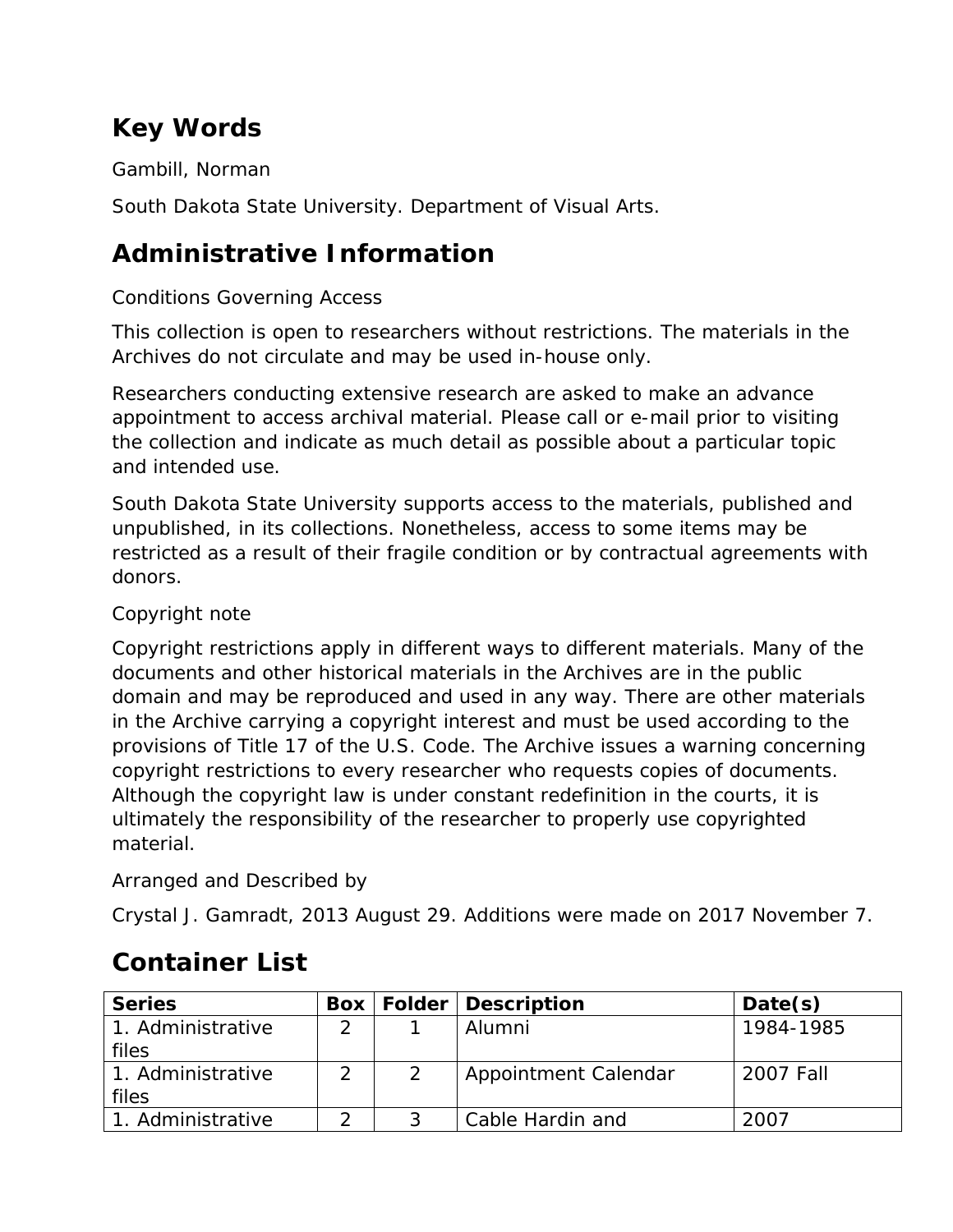| <b>Series</b>              | Box            | Folder         | <b>Description</b>                      | Date(s)     |
|----------------------------|----------------|----------------|-----------------------------------------|-------------|
| files                      |                |                | <b>Animation Course Planning</b>        |             |
| 1. Administrative          | $\overline{2}$ | 4              | Calendar and Appointment                | 1984        |
| files                      |                |                | <b>Book</b>                             |             |
| 1. Administrative          | $\overline{2}$ | 5              | Calendar and Appointment                | 1985        |
| files                      |                |                | <b>Book</b>                             |             |
| 1. Administrative          | $\overline{2}$ | 6              | Calendar and Appointment                | 1986        |
| files                      |                |                | <b>Book</b>                             |             |
| 1. Administrative          | $\overline{2}$ | $\overline{7}$ | <b>Calendar and Appointment</b>         | 1987        |
| files                      |                |                | <b>Book</b>                             |             |
| 1. Administrative<br>files | $\overline{2}$ | 8              | Calendar and Appointment<br><b>Book</b> | 1988        |
| 1. Administrative          | $\overline{2}$ | 9              |                                         | 1989        |
| files                      |                |                | Calendar and Appointment<br><b>Book</b> |             |
| 1. Administrative          | $\overline{2}$ | 10             | Calendar and Appointment                | 1990        |
| files                      |                |                | Book and Accompanying                   |             |
|                            |                |                | Documents                               |             |
| 1. Administrative          | $\overline{2}$ | 11             | <b>Calendars and Deadlines</b>          | 1984        |
| files                      |                |                |                                         |             |
| 1. Administrative          | $\overline{2}$ | 12             | <b>Campus Enrollment Studies</b>        | 1985-1988   |
| files                      |                |                | and Financial Planning                  |             |
| 1. Administrative          | $\overline{2}$ | 13             | <b>Capital Assets</b>                   | 2007        |
| files                      |                |                |                                         |             |
| 1. Administrative          | $\overline{2}$ | 14             | Classroom facilities,                   | 1995-1996   |
| files                      |                |                | instructional technology                |             |
|                            |                |                | enrollment, curriculum,                 |             |
|                            |                |                | grant opportunities                     |             |
| 1. Administrative          | $\overline{2}$ | 15             | Cooperative Education                   | 1983-1985   |
| files                      | $\overline{2}$ | 16             | Program with Daktronics                 |             |
| 1. Administrative<br>files |                |                | Correspondence, Staffing,<br>Planning   | 1998-1999   |
| 1. Administrative          | $\overline{2}$ | 17             | Department Memos,                       | 1981, 1984- |
| files                      |                |                | Meetings and Agenda                     | 1985        |
| 1. Administrative          | $\overline{2}$ | 18             | Department of Visual Arts               | 1982-1984   |
| files                      |                |                | <b>Financial Reports</b>                |             |
| 1. Administrative          | 2              | 19             | Department of Visual Arts               | 2003        |
| files                      |                |                | <b>Institutional Program</b>            |             |
|                            |                |                | Review - Review Team                    |             |
|                            |                |                | <b>Report and Department</b>            |             |
|                            |                |                | Response                                |             |
| 1. Administrative          | 2              | 20             | Enrollment, Course                      | 2006 Fall   |
| files                      |                |                | Assignments and Staffing                |             |
| 1. Administrative          | $\overline{2}$ | 21             | Enrollment, Staffing,                   | 2000 Summer |
| files                      |                |                | Departmental Budget                     |             |
| 1. Administrative          | $\overline{2}$ | 22             | <b>Faculty Meeting Notes,</b>           | 1985 Fall   |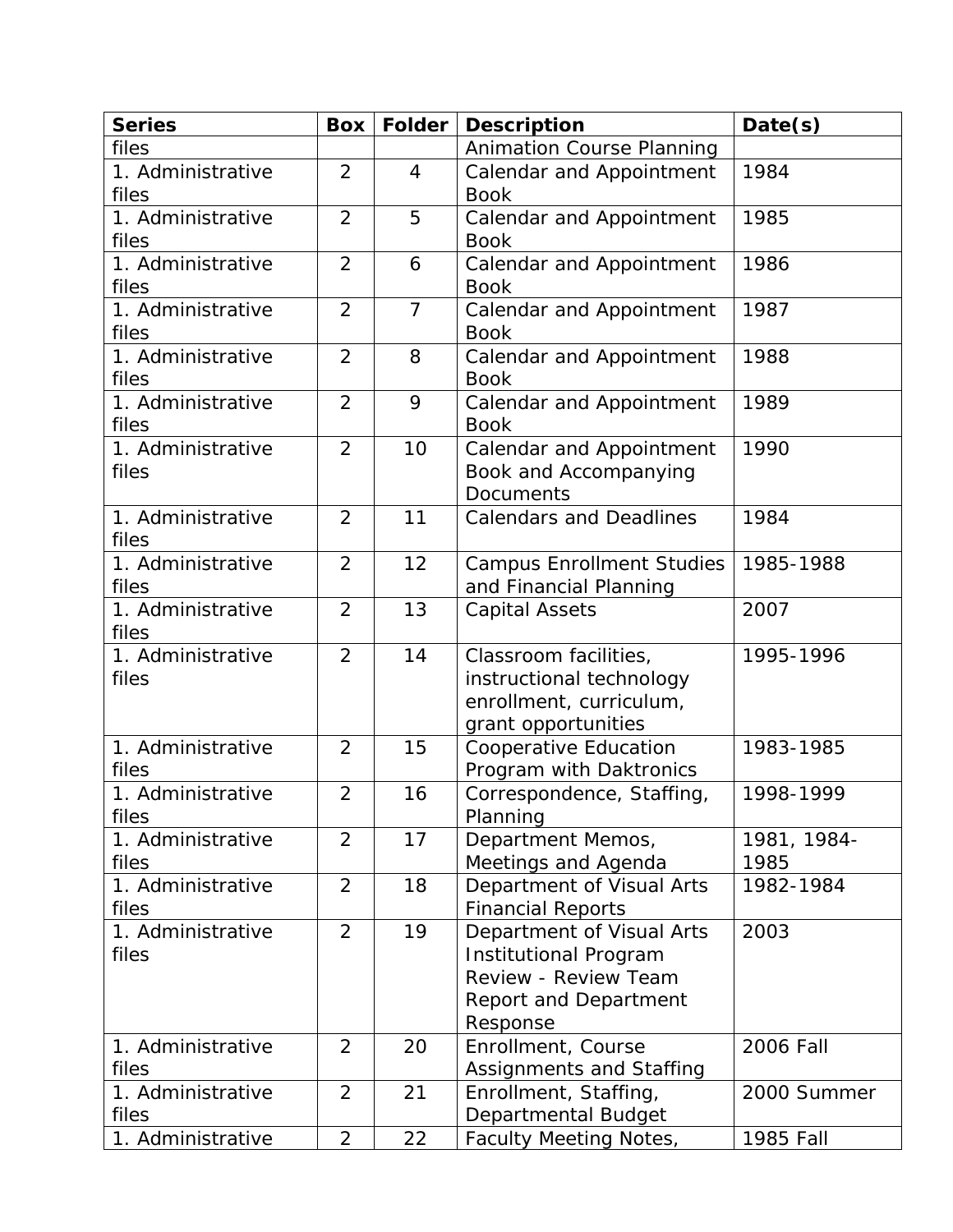| <b>Series</b>              | Box            | Folder | <b>Description</b>                                     | Date(s)   |
|----------------------------|----------------|--------|--------------------------------------------------------|-----------|
| files                      |                |        | <b>Course Schedule Planning</b>                        |           |
| 1. Administrative          | $\overline{2}$ | 23     | Fine Arts Discipline Council                           | 2003      |
| files                      |                |        | Annual Report for FY 2003                              |           |
| 1. Administrative          | $\overline{2}$ | 24     | FY 1990 Visual Arts Budget                             | 1988      |
| files                      |                |        | Proposal                                               |           |
| 1. Administrative          | $\overline{2}$ | 25     | General Correspondence                                 | 2000-2004 |
| files                      |                |        | and Memos                                              |           |
| 1. Administrative          | $\overline{2}$ | 26     | <b>General Department</b>                              | 1982-1985 |
| files                      |                |        | Information including                                  |           |
|                            |                |        | handbook and financial                                 |           |
|                            |                |        | report                                                 |           |
| 1. Administrative          | $\overline{2}$ | 27     | Honors Colloquium Trip of                              | 2002      |
| files                      |                |        | Italy - Itinerary and                                  |           |
|                            |                |        | Financials                                             |           |
| 1. Administrative          | $\overline{2}$ | 28     | Honors Colloquium Trip to                              | 2002-2003 |
| files                      |                |        | Italy - Research and                                   |           |
|                            |                |        | correspondence                                         |           |
| 1. Administrative          | $\overline{2}$ | 29     | Mark McGinnis inquiry                                  | 2008      |
| files                      |                |        | regarding possible art                                 |           |
|                            |                |        | exhibit                                                |           |
| 1. Administrative          | $\overline{2}$ | 30     | Nicholas Schlief inquiry                               | 2006      |
| files                      |                |        | regarding possible guest                               |           |
|                            |                |        | artist visit                                           |           |
| 1. Administrative          | $\overline{2}$ | 31     | Personal Goals - including                             | 1984      |
| files                      |                |        | first-year planning effort                             |           |
|                            |                |        | toward short- and long-                                |           |
|                            |                |        | range plans                                            |           |
| 1. Administrative          | 2              | 32     | Personal schedule, 1985                                | 1984      |
| files                      |                |        | summer curriculum, Visual                              |           |
|                            |                |        | Arts Department policy and                             |           |
|                            |                |        | procedure draft                                        |           |
| 1. Administrative          | $\overline{2}$ | 33     | <b>Regental Commendations</b>                          | 1984      |
| files                      |                |        |                                                        |           |
| 1. Administrative          | $\overline{2}$ | 34     | Resources Allocation and                               | 1977-1985 |
| files                      |                |        | <b>Resources Allocation Model</b>                      |           |
|                            |                |        | [RAM]                                                  |           |
| 1. Administrative          | 2              | 35     | Sale Tax Correspondence                                | 2002-2004 |
| files<br>1. Administrative | $\overline{2}$ | 36     | Schultz-Werth Award                                    | 2003      |
| files                      |                |        | Guidelines                                             |           |
| 1. Administrative          | 2              | 37     |                                                        | 2003      |
| files                      |                |        | <b>SDSU Foundation Survey</b><br>of Visual Arts Alumni |           |
| 1. Administrative          | $\overline{2}$ | 38     |                                                        | 2000      |
|                            |                |        | SDSU Master Plan Proposal                              |           |
| files                      |                |        |                                                        |           |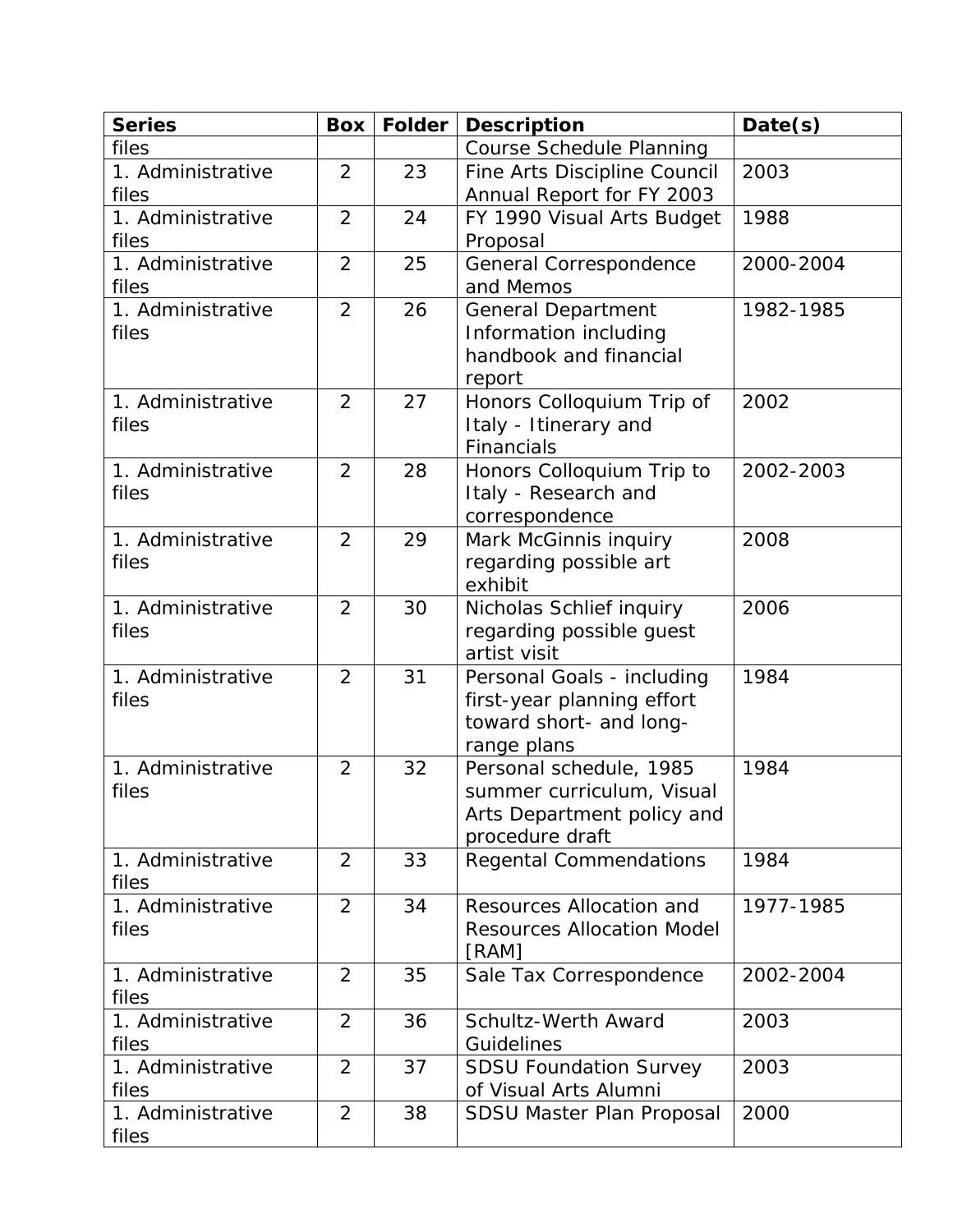| <b>Series</b>              | Box            | Folder         | <b>Description</b>                                   | Date(s)   |
|----------------------------|----------------|----------------|------------------------------------------------------|-----------|
| 1. Administrative          | $\overline{2}$ | 40             | South Dakota Art Museum                              | 2007-2009 |
| files                      |                |                | Events, Schedules, and                               |           |
|                            |                |                | <b>Associated Art Syllabus</b>                       |           |
| 1. Administrative<br>files | $\overline{2}$ | 39             | South Dakota Arts Council                            | 1983      |
| 1. Administrative          | 2              | 41             | South Dakota Board of                                | 1981-1985 |
| files                      |                |                | Regents and Council of                               |           |
|                            |                |                | <b>Higher Education</b>                              |           |
|                            |                |                | <b>Agreement Documents</b>                           |           |
| 1. Administrative          | $\overline{2}$ | 42             | Staffing, Course                                     | 2000-2004 |
| files                      |                |                | Assignments and                                      |           |
|                            |                |                | Enrollment                                           |           |
| 1. Administrative          | $\overline{2}$ | 44             | <b>Standard of Performance</b>                       | 2007      |
| files                      |                |                | Document Review                                      |           |
| 1. Administrative          | $\overline{2}$ | 43             | <b>Standards of Performance</b>                      | 1997-1999 |
| files                      |                |                | Document Review                                      |           |
| 1. Administrative          | $\overline{2}$ | 45             | <b>Standards Paper Achieving</b>                     | 2000-2001 |
| files                      |                |                | <b>Excellence in Faculty Roles</b>                   |           |
|                            |                |                | [Drafts]                                             |           |
| 1. Administrative          | $\overline{2}$ | 46             | Student complaint                                    | 2002      |
| files                      |                |                | regarding Fine Arts                                  |           |
|                            |                |                | Program                                              |           |
| 1. Administrative          | $\overline{2}$ | 47             | <b>University Center Staffing</b>                    | 2006      |
| files                      |                |                | and Arts Program Offerings                           |           |
| 1. Administrative          | $\overline{2}$ | 48             | Visual Arts Department                               | 1982-1983 |
| files                      |                |                | Plans, Goals, Philosophy                             |           |
|                            |                |                | and Mission                                          |           |
| 1. Administrative          | $\overline{2}$ | 49             | Visual Arts Group - an                               | 1984-1985 |
| files                      |                |                | <b>SDSU Foundation</b>                               |           |
| 1. Administrative          | 2              |                | Membership Organization                              | 2005      |
| files                      |                | 50             | Visual Arts Scholarship<br>Committee [Student Travel |           |
|                            |                |                | <b>Testimonials and Thank</b>                        |           |
|                            |                |                | You's]                                               |           |
| 1. Administrative          | $\overline{2}$ | 51             | <b>Visual Research Institute</b>                     | 1984      |
| files                      |                |                | Proposal Correspondence                              |           |
| 1. Administrative          | 2              | 52             | Workload and Overload                                | 2003      |
| files                      |                |                | policies, professional Staff                         |           |
|                            |                |                | Evaluation documentation                             |           |
| 2. Curriculum              | 3              | $\mathbf{1}$   | Administrative Curriculum                            | 2000-2004 |
|                            |                |                | Work, Advising, Teaching                             |           |
| 2. Curriculum              | 3              | $\overline{2}$ | Art and Graphic Design                               | 2007      |
|                            |                |                | <b>Accreditation Process</b>                         |           |
|                            |                |                | Announcement                                         |           |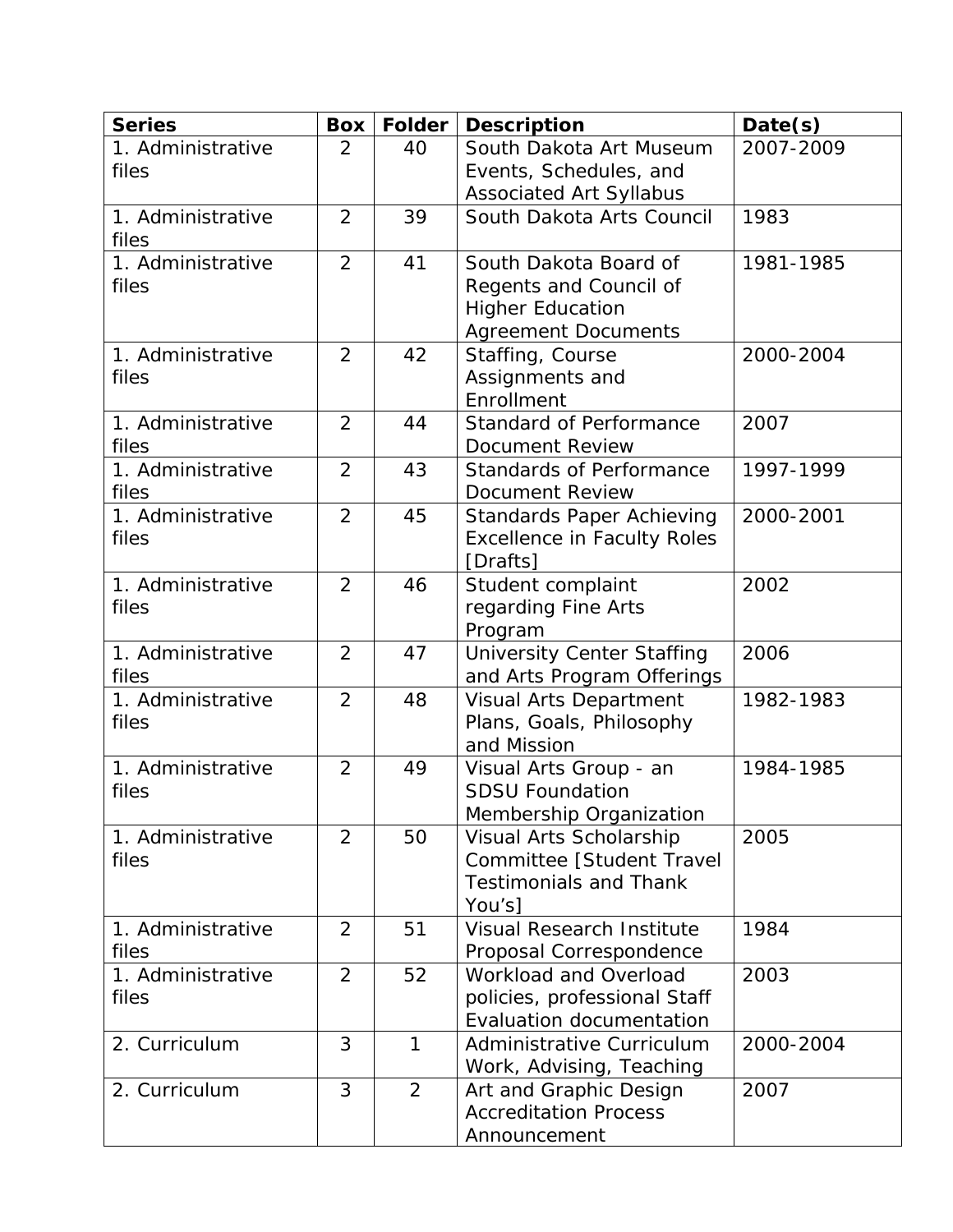| <b>Series</b> | Box | Folder         | <b>Description</b>                                                                                        | Date(s)              |
|---------------|-----|----------------|-----------------------------------------------------------------------------------------------------------|----------------------|
| 2. Curriculum | 3   | 3              | Curriculum Issues - Board<br>of Regent's Program<br>Planning, Graphic Design,<br><b>Time-Based Design</b> | 2000                 |
| 2. Curriculum | 3   | $\overline{4}$ | Curriculum Issues -<br>Catalog Updates, Board of<br>Regents Proposals for New<br>Programs                 | 1996-2000            |
| 2. Curriculum | 3   | 5              | Curriculum Issues -<br>Curricular Programming,<br>Bachelor of Fine Arts,<br><b>Time-Based Design</b>      | 2000 Spring          |
| 2. Curriculum | 3   | 6              | Curriculum Issues -<br>General Education Core,<br>Curricular Change and<br><b>Deletion Requests</b>       | 1983-1985            |
| 2. Curriculum | 3   | $\overline{7}$ | Curriculum Issues -<br>General Education Core,<br>Curriculum Review, Visual<br><b>Arts Core Requests</b>  | 2003-2004            |
| 2. Curriculum | 3   | 8              | Curriculum Issues - Liberal<br>Studies Core Curriculum,<br>Visual Arts Department<br>Curriculum           | 1985-1986            |
| 2. Curriculum | 3   | 9              | Curriculum Work                                                                                           | 2008 Summer,<br>Fall |
| 2. Curriculum | 3   | 10             | Department of Visual Arts<br>Institutional Program<br>Review                                              | 1995-1998            |
| 2. Curriculum | 3   | 11             | Department of Visual Arts<br>Program Information Sheet                                                    | 1980s circa          |
| 2. Curriculum | 3   | 12             | Exit Exams - South Dakota<br>Fine Arts Discipline Council                                                 | 2002                 |
| 2. Curriculum | 3   | 13             | <b>General Education Core</b><br>Curriculum                                                               | 1984                 |
| 2. Curriculum | 3   | 14             | <b>Institutional Program</b><br>Review - Evaluation of the<br>Visual Arts Program at<br><b>SDSU</b>       | 1991                 |
| 2. Curriculum | 3   | 15             | K-12 Curriculum Content<br><b>Standards Drafts</b>                                                        | 1995                 |
| 2. Curriculum | 3   | 16             | National Association of<br>Schools of Arts and Design<br>addresses of Visual Arts                         | 2002 October         |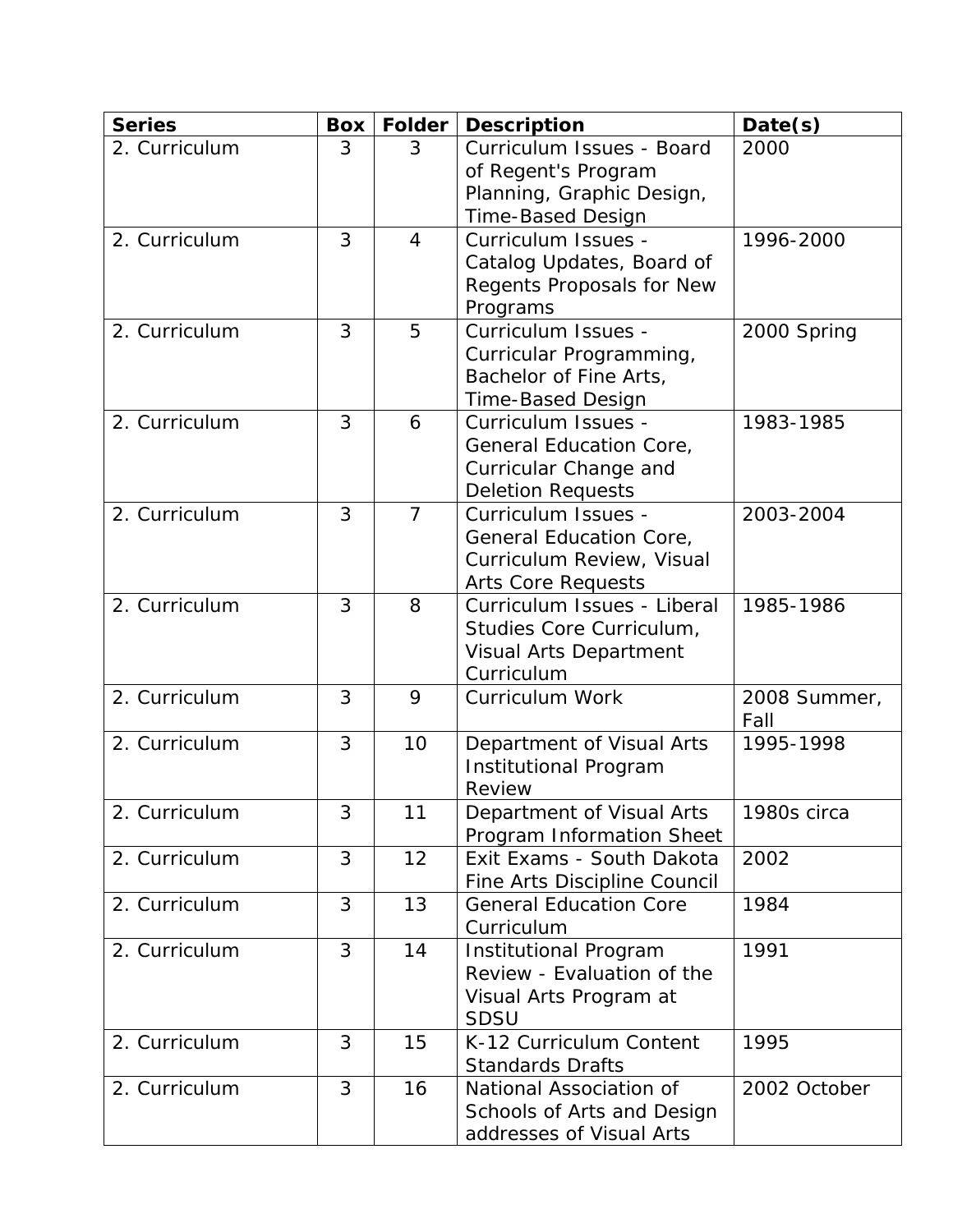| <b>Series</b>                 | <b>Box</b> | Folder | <b>Description</b>                                 | Date(s)   |
|-------------------------------|------------|--------|----------------------------------------------------|-----------|
|                               |            |        | Curriculum                                         |           |
| 2. Curriculum                 | 3          | 17     | Regarding Proposal to Limit                        | 1983      |
|                               |            |        | <b>Major Credit Hours</b>                          |           |
| 2. Curriculum                 | 3          | 18     | Research and Planning for                          | 2006      |
|                               |            |        | a Master's Degree in                               |           |
|                               |            |        | Design Studies                                     |           |
| 2. Curriculum                 | 3          | 19     | Review of Visual Arts Core                         | 2002      |
|                               |            |        | Courses                                            |           |
| 2. Curriculum                 | 3          | 20     | Visual Arts Department                             | 2003      |
|                               |            |        | Response to Curriculum                             |           |
|                               | 3          |        | Evaluation                                         |           |
| 3. Departmental<br>events and |            | 26     | A Century of Art at State                          | 1985-1986 |
| conferences                   |            |        |                                                    |           |
| 3. Departmental               | 3          | 22     | Bohemian Women                                     | 2000      |
| events and                    |            |        | Touring Exhibition -                               |           |
| conferences                   |            |        | Planning and                                       |           |
|                               |            |        | correspondence                                     |           |
| 3. Departmental               | 3          | 23     | Bohemian Women                                     | 2002-2003 |
| events and                    |            |        | Touring Exhibition -                               |           |
| conferences                   |            |        | Planning and                                       |           |
|                               |            |        | correspondence                                     |           |
| 3. Departmental               | 3          | 21     | Bohemian Women from                                | 1999-2000 |
| events and                    |            |        | West River: Mel Spinar's                           |           |
| conferences                   |            |        | Painting of the Myths and                          |           |
|                               |            |        | Legends Exhibition                                 |           |
| 3. Departmental               | 3          | 28     | Design, and Visual Arts                            | 2005-2006 |
| events and                    |            |        | Group, Inc. (DVAGI) -                              |           |
| conferences                   |            |        | Caliente! An Art, Design,<br>and Chocolate Auction |           |
| 3. Departmental               | 3          | 29     | Design, and Visual Arts                            | 2005-2007 |
| events and                    |            |        | Group, Inc. (DVAGI) -                              |           |
| conferences                   |            |        | Fusion, an Art, Design, and                        |           |
|                               |            |        | <b>Chocolate Austio</b>                            |           |
| 3. Departmental               | 3          | 30     | Design, and Visual Arts                            | 2005-2007 |
| events and                    |            |        | Group, Inc. (DVAGI) -                              |           |
| conferences                   |            |        | General records and                                |           |
|                               |            |        | correspondence                                     |           |
| 3. Departmental               | 3          | 31     | Dingzhe He Art Exhibition                          | 2008      |
| events and                    |            |        |                                                    |           |
| conferences                   |            |        |                                                    |           |
| 3. Departmental               | 3          | 32     | Evening for the Arts                               | 1985      |
| events and                    |            |        |                                                    |           |
| conferences                   |            |        |                                                    |           |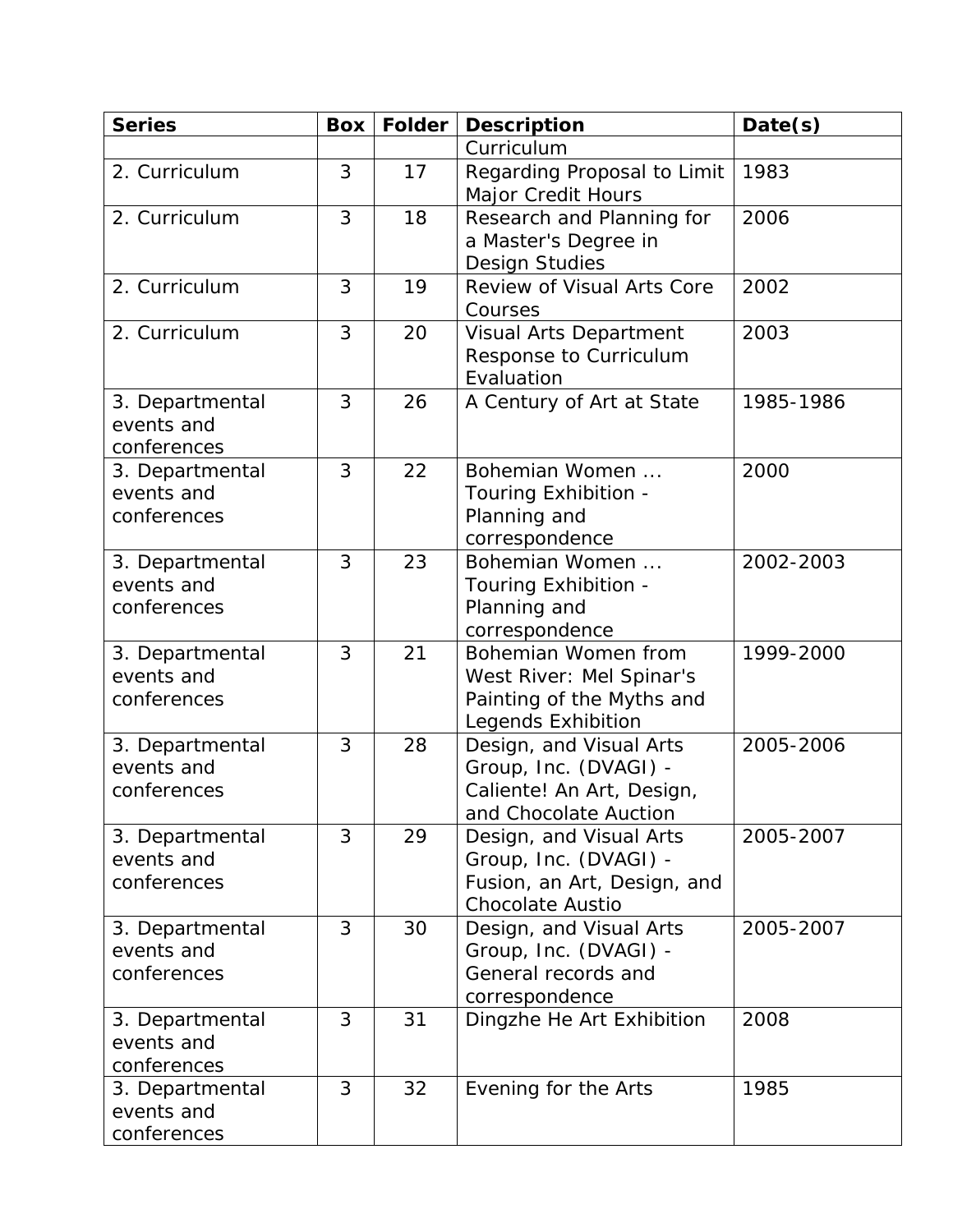| Mel Spinar Art Exhibitions -<br>3. Departmental<br>4<br>events and<br>General planning and<br>correspondence<br>conferences<br>$\overline{2}$<br>Mel Spinar Retrospective<br>$\overline{4}$<br>2005-2009<br>3. Departmental<br>Planning<br>events and<br>conferences<br>3<br>3. Departmental<br>$\overline{4}$<br>Miscellaneous Events :<br>1986, 1999-<br>events and<br>2004<br>Correspondence, planning<br>and promotion<br>conferences<br>$\overline{4}$<br>Notes on the Career of<br>1994<br>$\overline{4}$<br>3. Departmental<br>events and<br>Professor Signe Stuart as<br>She Retires in 1994 from<br>conferences<br>SDSU [booklet]<br>5<br><b>Public Relations</b><br>1985-1986<br>3. Departmental<br>$\overline{4}$<br>events and<br>conferences<br>6<br>1983-1985<br>$\overline{4}$<br><b>Public Relations and Visual</b><br>3. Departmental<br>events and<br><b>Arts Faculty Profiles</b><br>conferences<br>$\overline{7}$<br>$\overline{4}$<br>1980-1985<br>3. Departmental<br><b>Ritz Gallery Events and</b><br>events and<br><b>Schedules</b><br>conferences<br>8<br>2004-2005<br>3. Departmental<br>$\overline{4}$<br><b>Ritz Gallery Schedule</b><br>events and<br>conferences<br>9<br>2007<br>Sailing for the Arts - Lake<br>3. Departmental<br>4<br>events and<br>Poinsett Sailing Academy<br>conferences<br>10<br>1986<br>3. Departmental<br>TechSigns: The Computer<br>$\overline{4}$<br>in Creativity - Opening<br>events and<br><b>Ceremony Coordination</b><br>conferences<br>11<br>TechSigns: The Computer<br>$\overline{4}$<br>1985-1986<br>3. Departmental<br>in Creativity - Planning<br>events and<br><b>Binder [Minutes]</b><br>conferences<br>12<br>TechSigns: The Computer<br>1985<br>3. Departmental<br>$\overline{4}$<br>events and<br>in Creativity - Planning<br><b>Binder [National</b><br>conferences<br>Endowment for the Arts<br>Grant, Equipment<br>Committee]<br>13<br>TechSigns: The Computer<br>1985-1986<br>3. Departmental<br>$\overline{4}$<br>in Creativity - Planning<br>events and<br>Binder [Planning and<br>conferences | <b>Series</b> | <b>Box</b> | Folder | <b>Description</b> | Date(s)   |
|----------------------------------------------------------------------------------------------------------------------------------------------------------------------------------------------------------------------------------------------------------------------------------------------------------------------------------------------------------------------------------------------------------------------------------------------------------------------------------------------------------------------------------------------------------------------------------------------------------------------------------------------------------------------------------------------------------------------------------------------------------------------------------------------------------------------------------------------------------------------------------------------------------------------------------------------------------------------------------------------------------------------------------------------------------------------------------------------------------------------------------------------------------------------------------------------------------------------------------------------------------------------------------------------------------------------------------------------------------------------------------------------------------------------------------------------------------------------------------------------------------------------------------------------------------------------------------------------------------------------------------------------------------------------------------------------------------------------------------------------------------------------------------------------------------------------------------------------------------------------------------------------------------------------------------------------------------------------------------------------------------------------------------------------------------------------------|---------------|------------|--------|--------------------|-----------|
|                                                                                                                                                                                                                                                                                                                                                                                                                                                                                                                                                                                                                                                                                                                                                                                                                                                                                                                                                                                                                                                                                                                                                                                                                                                                                                                                                                                                                                                                                                                                                                                                                                                                                                                                                                                                                                                                                                                                                                                                                                                                            |               |            |        |                    | 2000-2008 |
|                                                                                                                                                                                                                                                                                                                                                                                                                                                                                                                                                                                                                                                                                                                                                                                                                                                                                                                                                                                                                                                                                                                                                                                                                                                                                                                                                                                                                                                                                                                                                                                                                                                                                                                                                                                                                                                                                                                                                                                                                                                                            |               |            |        |                    |           |
|                                                                                                                                                                                                                                                                                                                                                                                                                                                                                                                                                                                                                                                                                                                                                                                                                                                                                                                                                                                                                                                                                                                                                                                                                                                                                                                                                                                                                                                                                                                                                                                                                                                                                                                                                                                                                                                                                                                                                                                                                                                                            |               |            |        |                    |           |
|                                                                                                                                                                                                                                                                                                                                                                                                                                                                                                                                                                                                                                                                                                                                                                                                                                                                                                                                                                                                                                                                                                                                                                                                                                                                                                                                                                                                                                                                                                                                                                                                                                                                                                                                                                                                                                                                                                                                                                                                                                                                            |               |            |        |                    |           |
|                                                                                                                                                                                                                                                                                                                                                                                                                                                                                                                                                                                                                                                                                                                                                                                                                                                                                                                                                                                                                                                                                                                                                                                                                                                                                                                                                                                                                                                                                                                                                                                                                                                                                                                                                                                                                                                                                                                                                                                                                                                                            |               |            |        |                    |           |
|                                                                                                                                                                                                                                                                                                                                                                                                                                                                                                                                                                                                                                                                                                                                                                                                                                                                                                                                                                                                                                                                                                                                                                                                                                                                                                                                                                                                                                                                                                                                                                                                                                                                                                                                                                                                                                                                                                                                                                                                                                                                            |               |            |        |                    |           |
|                                                                                                                                                                                                                                                                                                                                                                                                                                                                                                                                                                                                                                                                                                                                                                                                                                                                                                                                                                                                                                                                                                                                                                                                                                                                                                                                                                                                                                                                                                                                                                                                                                                                                                                                                                                                                                                                                                                                                                                                                                                                            |               |            |        |                    |           |
|                                                                                                                                                                                                                                                                                                                                                                                                                                                                                                                                                                                                                                                                                                                                                                                                                                                                                                                                                                                                                                                                                                                                                                                                                                                                                                                                                                                                                                                                                                                                                                                                                                                                                                                                                                                                                                                                                                                                                                                                                                                                            |               |            |        |                    |           |
|                                                                                                                                                                                                                                                                                                                                                                                                                                                                                                                                                                                                                                                                                                                                                                                                                                                                                                                                                                                                                                                                                                                                                                                                                                                                                                                                                                                                                                                                                                                                                                                                                                                                                                                                                                                                                                                                                                                                                                                                                                                                            |               |            |        |                    |           |
|                                                                                                                                                                                                                                                                                                                                                                                                                                                                                                                                                                                                                                                                                                                                                                                                                                                                                                                                                                                                                                                                                                                                                                                                                                                                                                                                                                                                                                                                                                                                                                                                                                                                                                                                                                                                                                                                                                                                                                                                                                                                            |               |            |        |                    |           |
|                                                                                                                                                                                                                                                                                                                                                                                                                                                                                                                                                                                                                                                                                                                                                                                                                                                                                                                                                                                                                                                                                                                                                                                                                                                                                                                                                                                                                                                                                                                                                                                                                                                                                                                                                                                                                                                                                                                                                                                                                                                                            |               |            |        |                    |           |
|                                                                                                                                                                                                                                                                                                                                                                                                                                                                                                                                                                                                                                                                                                                                                                                                                                                                                                                                                                                                                                                                                                                                                                                                                                                                                                                                                                                                                                                                                                                                                                                                                                                                                                                                                                                                                                                                                                                                                                                                                                                                            |               |            |        |                    |           |
|                                                                                                                                                                                                                                                                                                                                                                                                                                                                                                                                                                                                                                                                                                                                                                                                                                                                                                                                                                                                                                                                                                                                                                                                                                                                                                                                                                                                                                                                                                                                                                                                                                                                                                                                                                                                                                                                                                                                                                                                                                                                            |               |            |        |                    |           |
|                                                                                                                                                                                                                                                                                                                                                                                                                                                                                                                                                                                                                                                                                                                                                                                                                                                                                                                                                                                                                                                                                                                                                                                                                                                                                                                                                                                                                                                                                                                                                                                                                                                                                                                                                                                                                                                                                                                                                                                                                                                                            |               |            |        |                    |           |
|                                                                                                                                                                                                                                                                                                                                                                                                                                                                                                                                                                                                                                                                                                                                                                                                                                                                                                                                                                                                                                                                                                                                                                                                                                                                                                                                                                                                                                                                                                                                                                                                                                                                                                                                                                                                                                                                                                                                                                                                                                                                            |               |            |        |                    |           |
|                                                                                                                                                                                                                                                                                                                                                                                                                                                                                                                                                                                                                                                                                                                                                                                                                                                                                                                                                                                                                                                                                                                                                                                                                                                                                                                                                                                                                                                                                                                                                                                                                                                                                                                                                                                                                                                                                                                                                                                                                                                                            |               |            |        |                    |           |
|                                                                                                                                                                                                                                                                                                                                                                                                                                                                                                                                                                                                                                                                                                                                                                                                                                                                                                                                                                                                                                                                                                                                                                                                                                                                                                                                                                                                                                                                                                                                                                                                                                                                                                                                                                                                                                                                                                                                                                                                                                                                            |               |            |        |                    |           |
|                                                                                                                                                                                                                                                                                                                                                                                                                                                                                                                                                                                                                                                                                                                                                                                                                                                                                                                                                                                                                                                                                                                                                                                                                                                                                                                                                                                                                                                                                                                                                                                                                                                                                                                                                                                                                                                                                                                                                                                                                                                                            |               |            |        |                    |           |
|                                                                                                                                                                                                                                                                                                                                                                                                                                                                                                                                                                                                                                                                                                                                                                                                                                                                                                                                                                                                                                                                                                                                                                                                                                                                                                                                                                                                                                                                                                                                                                                                                                                                                                                                                                                                                                                                                                                                                                                                                                                                            |               |            |        |                    |           |
|                                                                                                                                                                                                                                                                                                                                                                                                                                                                                                                                                                                                                                                                                                                                                                                                                                                                                                                                                                                                                                                                                                                                                                                                                                                                                                                                                                                                                                                                                                                                                                                                                                                                                                                                                                                                                                                                                                                                                                                                                                                                            |               |            |        |                    |           |
|                                                                                                                                                                                                                                                                                                                                                                                                                                                                                                                                                                                                                                                                                                                                                                                                                                                                                                                                                                                                                                                                                                                                                                                                                                                                                                                                                                                                                                                                                                                                                                                                                                                                                                                                                                                                                                                                                                                                                                                                                                                                            |               |            |        |                    |           |
|                                                                                                                                                                                                                                                                                                                                                                                                                                                                                                                                                                                                                                                                                                                                                                                                                                                                                                                                                                                                                                                                                                                                                                                                                                                                                                                                                                                                                                                                                                                                                                                                                                                                                                                                                                                                                                                                                                                                                                                                                                                                            |               |            |        |                    |           |
|                                                                                                                                                                                                                                                                                                                                                                                                                                                                                                                                                                                                                                                                                                                                                                                                                                                                                                                                                                                                                                                                                                                                                                                                                                                                                                                                                                                                                                                                                                                                                                                                                                                                                                                                                                                                                                                                                                                                                                                                                                                                            |               |            |        |                    |           |
|                                                                                                                                                                                                                                                                                                                                                                                                                                                                                                                                                                                                                                                                                                                                                                                                                                                                                                                                                                                                                                                                                                                                                                                                                                                                                                                                                                                                                                                                                                                                                                                                                                                                                                                                                                                                                                                                                                                                                                                                                                                                            |               |            |        |                    |           |
|                                                                                                                                                                                                                                                                                                                                                                                                                                                                                                                                                                                                                                                                                                                                                                                                                                                                                                                                                                                                                                                                                                                                                                                                                                                                                                                                                                                                                                                                                                                                                                                                                                                                                                                                                                                                                                                                                                                                                                                                                                                                            |               |            |        |                    |           |
|                                                                                                                                                                                                                                                                                                                                                                                                                                                                                                                                                                                                                                                                                                                                                                                                                                                                                                                                                                                                                                                                                                                                                                                                                                                                                                                                                                                                                                                                                                                                                                                                                                                                                                                                                                                                                                                                                                                                                                                                                                                                            |               |            |        |                    |           |
|                                                                                                                                                                                                                                                                                                                                                                                                                                                                                                                                                                                                                                                                                                                                                                                                                                                                                                                                                                                                                                                                                                                                                                                                                                                                                                                                                                                                                                                                                                                                                                                                                                                                                                                                                                                                                                                                                                                                                                                                                                                                            |               |            |        |                    |           |
|                                                                                                                                                                                                                                                                                                                                                                                                                                                                                                                                                                                                                                                                                                                                                                                                                                                                                                                                                                                                                                                                                                                                                                                                                                                                                                                                                                                                                                                                                                                                                                                                                                                                                                                                                                                                                                                                                                                                                                                                                                                                            |               |            |        |                    |           |
|                                                                                                                                                                                                                                                                                                                                                                                                                                                                                                                                                                                                                                                                                                                                                                                                                                                                                                                                                                                                                                                                                                                                                                                                                                                                                                                                                                                                                                                                                                                                                                                                                                                                                                                                                                                                                                                                                                                                                                                                                                                                            |               |            |        |                    |           |
|                                                                                                                                                                                                                                                                                                                                                                                                                                                                                                                                                                                                                                                                                                                                                                                                                                                                                                                                                                                                                                                                                                                                                                                                                                                                                                                                                                                                                                                                                                                                                                                                                                                                                                                                                                                                                                                                                                                                                                                                                                                                            |               |            |        |                    |           |
|                                                                                                                                                                                                                                                                                                                                                                                                                                                                                                                                                                                                                                                                                                                                                                                                                                                                                                                                                                                                                                                                                                                                                                                                                                                                                                                                                                                                                                                                                                                                                                                                                                                                                                                                                                                                                                                                                                                                                                                                                                                                            |               |            |        |                    |           |
|                                                                                                                                                                                                                                                                                                                                                                                                                                                                                                                                                                                                                                                                                                                                                                                                                                                                                                                                                                                                                                                                                                                                                                                                                                                                                                                                                                                                                                                                                                                                                                                                                                                                                                                                                                                                                                                                                                                                                                                                                                                                            |               |            |        |                    |           |
|                                                                                                                                                                                                                                                                                                                                                                                                                                                                                                                                                                                                                                                                                                                                                                                                                                                                                                                                                                                                                                                                                                                                                                                                                                                                                                                                                                                                                                                                                                                                                                                                                                                                                                                                                                                                                                                                                                                                                                                                                                                                            |               |            |        |                    |           |
|                                                                                                                                                                                                                                                                                                                                                                                                                                                                                                                                                                                                                                                                                                                                                                                                                                                                                                                                                                                                                                                                                                                                                                                                                                                                                                                                                                                                                                                                                                                                                                                                                                                                                                                                                                                                                                                                                                                                                                                                                                                                            |               |            |        |                    |           |
|                                                                                                                                                                                                                                                                                                                                                                                                                                                                                                                                                                                                                                                                                                                                                                                                                                                                                                                                                                                                                                                                                                                                                                                                                                                                                                                                                                                                                                                                                                                                                                                                                                                                                                                                                                                                                                                                                                                                                                                                                                                                            |               |            |        |                    |           |
|                                                                                                                                                                                                                                                                                                                                                                                                                                                                                                                                                                                                                                                                                                                                                                                                                                                                                                                                                                                                                                                                                                                                                                                                                                                                                                                                                                                                                                                                                                                                                                                                                                                                                                                                                                                                                                                                                                                                                                                                                                                                            |               |            |        |                    |           |
|                                                                                                                                                                                                                                                                                                                                                                                                                                                                                                                                                                                                                                                                                                                                                                                                                                                                                                                                                                                                                                                                                                                                                                                                                                                                                                                                                                                                                                                                                                                                                                                                                                                                                                                                                                                                                                                                                                                                                                                                                                                                            |               |            |        |                    |           |
|                                                                                                                                                                                                                                                                                                                                                                                                                                                                                                                                                                                                                                                                                                                                                                                                                                                                                                                                                                                                                                                                                                                                                                                                                                                                                                                                                                                                                                                                                                                                                                                                                                                                                                                                                                                                                                                                                                                                                                                                                                                                            |               |            |        |                    |           |
|                                                                                                                                                                                                                                                                                                                                                                                                                                                                                                                                                                                                                                                                                                                                                                                                                                                                                                                                                                                                                                                                                                                                                                                                                                                                                                                                                                                                                                                                                                                                                                                                                                                                                                                                                                                                                                                                                                                                                                                                                                                                            |               |            |        |                    |           |
|                                                                                                                                                                                                                                                                                                                                                                                                                                                                                                                                                                                                                                                                                                                                                                                                                                                                                                                                                                                                                                                                                                                                                                                                                                                                                                                                                                                                                                                                                                                                                                                                                                                                                                                                                                                                                                                                                                                                                                                                                                                                            |               |            |        |                    |           |
|                                                                                                                                                                                                                                                                                                                                                                                                                                                                                                                                                                                                                                                                                                                                                                                                                                                                                                                                                                                                                                                                                                                                                                                                                                                                                                                                                                                                                                                                                                                                                                                                                                                                                                                                                                                                                                                                                                                                                                                                                                                                            |               |            |        |                    |           |
|                                                                                                                                                                                                                                                                                                                                                                                                                                                                                                                                                                                                                                                                                                                                                                                                                                                                                                                                                                                                                                                                                                                                                                                                                                                                                                                                                                                                                                                                                                                                                                                                                                                                                                                                                                                                                                                                                                                                                                                                                                                                            |               |            |        |                    |           |
|                                                                                                                                                                                                                                                                                                                                                                                                                                                                                                                                                                                                                                                                                                                                                                                                                                                                                                                                                                                                                                                                                                                                                                                                                                                                                                                                                                                                                                                                                                                                                                                                                                                                                                                                                                                                                                                                                                                                                                                                                                                                            |               |            |        | correspondence]    |           |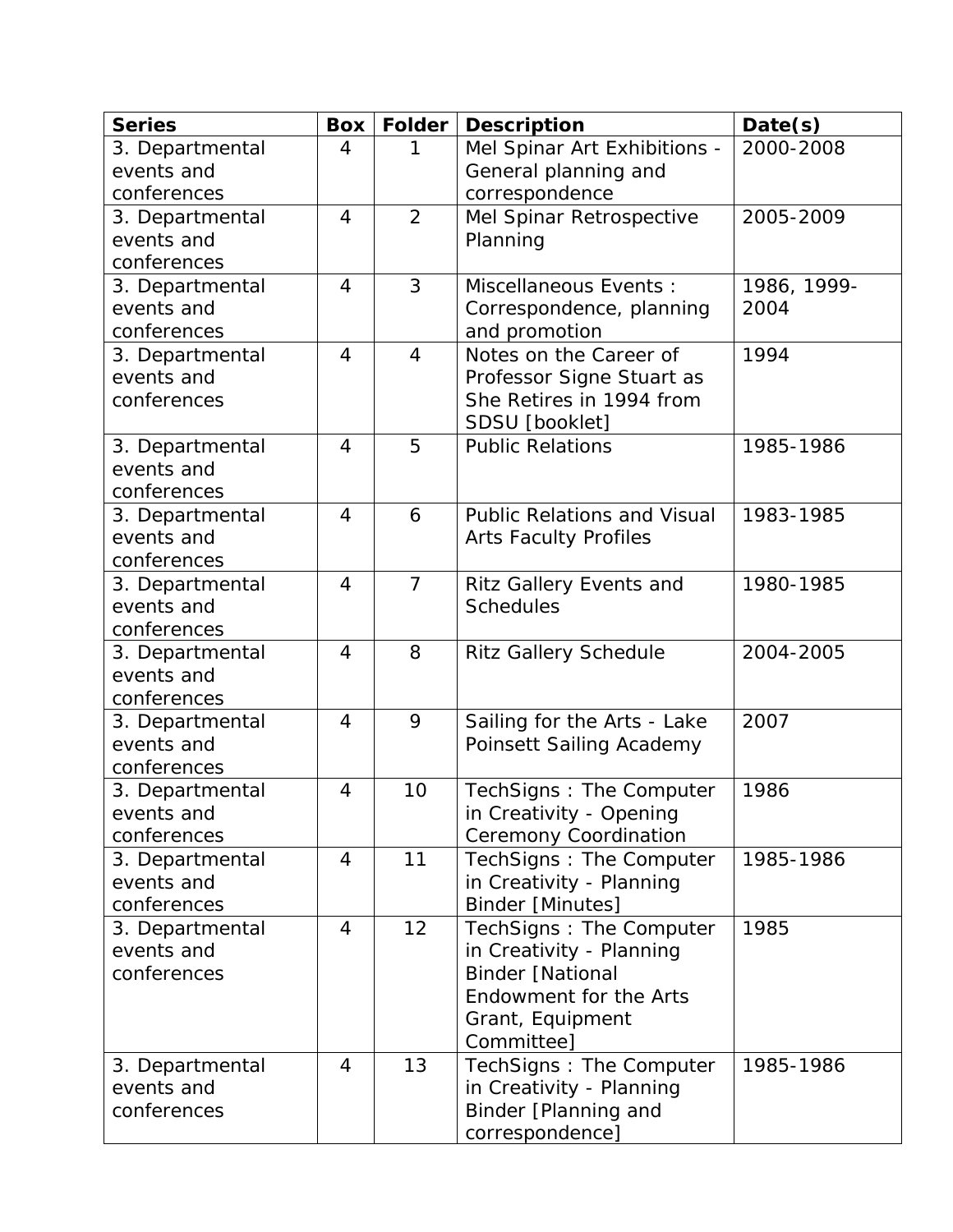| <b>Series</b>                 | <b>Box</b>     | Folder | <b>Description</b>                               | Date(s)      |
|-------------------------------|----------------|--------|--------------------------------------------------|--------------|
| 3. Departmental               | 4              | 14     | TechSigns: The Computer                          | 1985-1987    |
| events and                    |                |        | in Creativity - Planning,                        |              |
| conferences                   |                |        | Correspondence, and                              |              |
|                               |                |        | Reports                                          |              |
| 3. Departmental               | $\overline{4}$ | 15     | TechSigns: The Computer                          | 1986         |
| events and                    |                |        | in Creativity - Public                           |              |
| conferences                   |                |        | Relations                                        |              |
| 3. Departmental               | $\overline{4}$ | 16     | TechSigns: The Computer                          | 1986 January |
| events and                    |                |        | in Creativity - Report and                       |              |
| conferences                   |                |        | Meeting with SDSU                                |              |
|                               |                |        | President Wagner                                 |              |
| 3. Departmental               | 3              | 24     | The Broth Project                                | 2003         |
| events and                    |                |        |                                                  |              |
| conferences                   |                |        |                                                  |              |
| 3. Departmental               | 3              | 25     | The Brown Bag Salon                              | 1983-1985    |
| events and                    |                |        |                                                  |              |
| conferences                   |                |        |                                                  |              |
| 3. Departmental               | 3              | 27     | The Cole Collection                              | 2001         |
| events and                    |                |        |                                                  | September    |
| conferences                   |                |        |                                                  |              |
| 3. Departmental               | $\overline{4}$ | 23     | The Visual Wave:                                 | 2004         |
| events and                    |                |        | Daktronics Alumni and                            |              |
| conferences                   |                |        | <b>Employees Art Show</b>                        |              |
|                               |                |        | Exhibition book drafts                           |              |
| 3. Departmental               | $\overline{4}$ | 17     | Totem Ree Call Film World                        | 2000         |
| events and                    |                |        | Premiere                                         |              |
| conferences                   |                |        |                                                  |              |
| 3. Departmental               | $\overline{4}$ | 18     | Unity and Diversity: Film                        | 1991-1992    |
| events and                    |                |        | Retrospective and Bush                           |              |
| conferences                   |                |        | <b>Faculty Seminar</b>                           |              |
| 3. Departmental               | 4              | 19     | <b>Visual Arts Alumni</b>                        | 2003-2004    |
| events and                    |                |        | Exhibition                                       |              |
| conferences                   |                |        |                                                  |              |
| 3. Departmental<br>events and | $\overline{4}$ | 20     | Visual Arts Department                           | 2000         |
| conferences                   |                |        | April Fool's Dinner                              |              |
|                               | $\overline{4}$ | 21     | <b>Visual Wave Art Show</b>                      | 2004         |
| 3. Departmental<br>events and |                |        | participant                                      |              |
| conferences                   |                |        |                                                  |              |
|                               |                |        | correspondence, resumes,<br>and art descriptions |              |
|                               | $\overline{4}$ | 22     | <b>Visual Wave Art Show</b>                      | 2004         |
| 3. Departmental<br>events and |                |        | planning correspondence                          |              |
| conferences                   |                |        |                                                  |              |
| 4. Facilities                 |                | 24     |                                                  | 1982-1984    |
|                               | 4              |        | Arts Complex and Find Arts                       |              |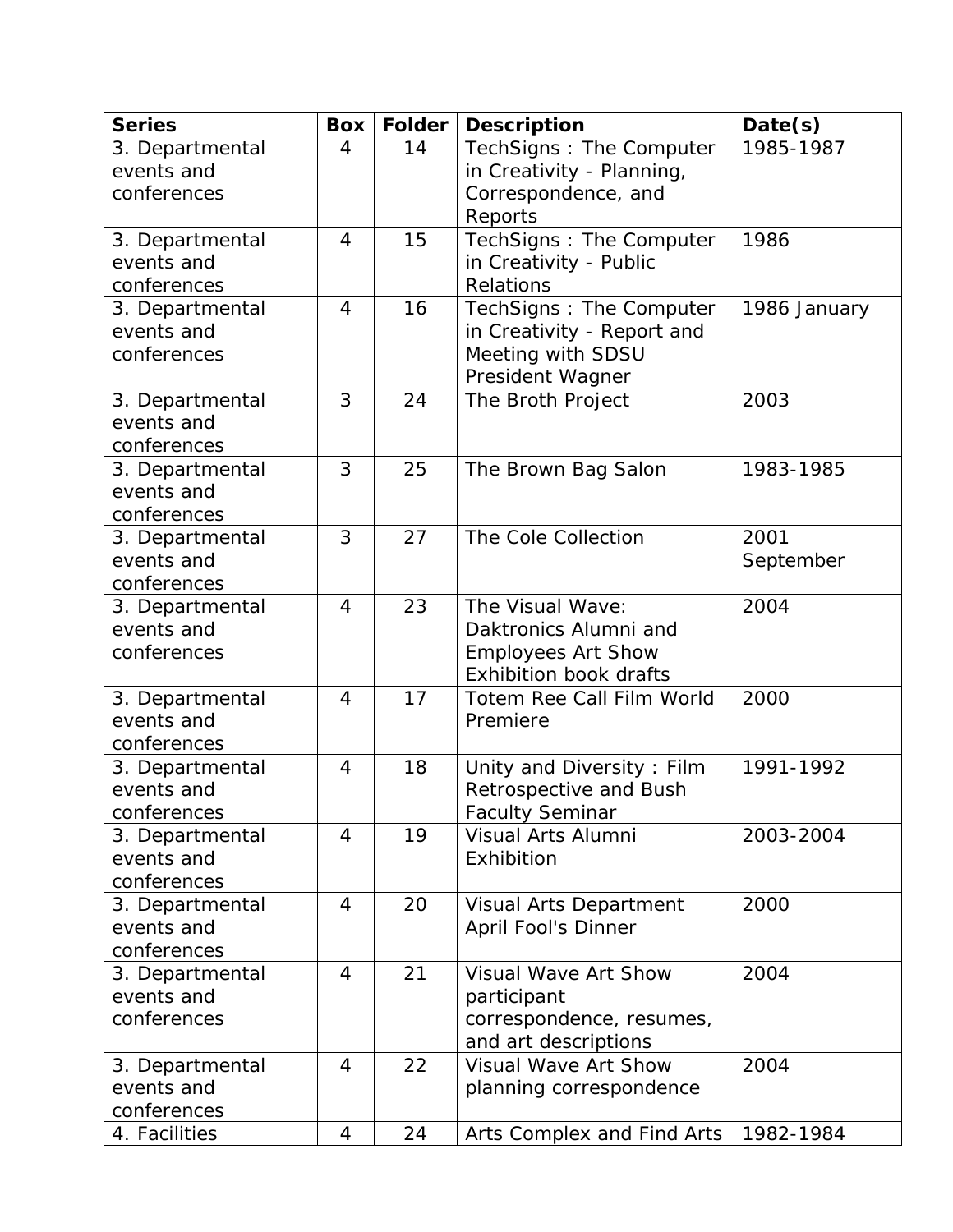| <b>Series</b>       | <b>Box</b>     | <b>Folder</b> | <b>Description</b>              | Date(s)   |
|---------------------|----------------|---------------|---------------------------------|-----------|
|                     |                |               | Auditorium Planning [now        |           |
|                     |                |               | Performing Arts Center]         |           |
| 4. Facilities       | 4              | 26            | Grove Hall - Maintenance        | 1999-2006 |
|                     |                |               | concerns correspondence         |           |
| 4. Facilities       | 4              | 27            | Grove Hall - Planning and       | 1998-1999 |
|                     |                |               | remodeling                      |           |
| 4. Facilities       | $\overline{4}$ | 25            | <b>Grove Hall Adaptation</b>    | 1999      |
|                     |                |               | Study and Accompanying          |           |
|                     |                |               | <b>Documents</b>                |           |
| 4. Facilities       | 4              | 28            | <b>Industrial Arts Building</b> | 2002      |
|                     |                |               | health concerns                 |           |
| 4. Facilities       | $\overline{4}$ | 29            | Miscellaneous facilities        | undated   |
| 4. Facilities       | $\overline{4}$ | 30            | <b>SDSU Foundation Ritz</b>     | 2000-2001 |
|                     |                |               | <b>Gallery Project Proposal</b> |           |
| 4. Facilities       | $\overline{4}$ | 31            | Solberg Hall Industrial Arts    | 1984-1985 |
|                     |                |               | Remodeling for the Visual       |           |
|                     |                |               | Arts Department                 |           |
| 4. Facilities       | 4              | 32            | <b>Space Utilization Study</b>  | 2006      |
| 5. Teaching         | 4              | 35            | Course Art 111:                 | 1974      |
| (Gambill's personal |                |               | Introduction to Ancient and     |           |
| files)              |                |               | Medieval Art - Color            |           |
|                     |                |               | Microfiche Study Guide,         |           |
|                     |                |               | University of Illinois,         |           |
|                     |                |               | Urbana-Champaign                |           |
| 5. Teaching         | 4              | 36            | Course Art 115: Art             | 1974-1982 |
| (Gambill's personal |                |               | Appreciation - Color            |           |
| files)              |                |               | Microfiche Study Guide and      |           |
|                     |                |               | Class materials, University     |           |
|                     |                |               | of Illinois, Urbana-            |           |
|                     |                |               | Champaign                       |           |
| 5. Teaching         | $\overline{4}$ | 37            | Course Art 116: Medieval        | undated   |
| (Gambill's personal |                |               | Man's Search for the            |           |
| files)              |                |               | Significant I - Course          |           |
|                     |                |               | outline, University of          |           |
|                     |                |               | Illinois, Urbana-Champaign      |           |
| 5. Teaching         | 4              | 39            | Course Art 242: History of      | 1999 Fall |
| (Gambill's personal |                |               | American Film as Visual Art     |           |
| files)              |                |               | - University of Illinois,       |           |
|                     |                |               | Urbana-Champaign                |           |
| 5. Teaching         | $\overline{4}$ | 40            | Course Art 313: The Italian     | 1967-1971 |
| (Gambill's personal |                |               | Renaissance - Painting and      |           |
| files)              |                |               | Sculpture - University of       |           |
|                     |                |               | Illinois, Urbana-Champaign      |           |
| 5. Teaching         | 4              | 38            | Course ArtH 211: World          | 2002      |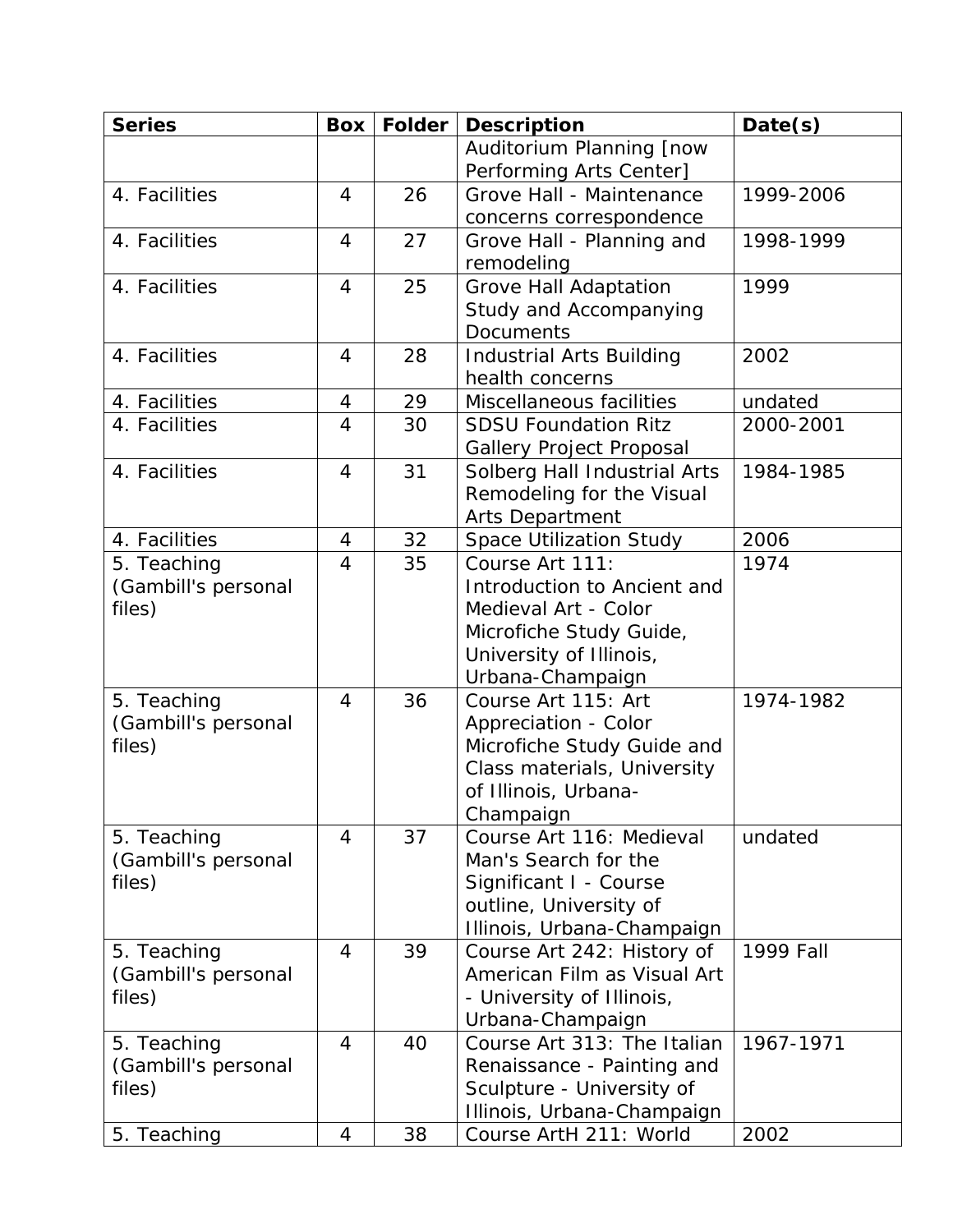| <b>Series</b>                | <b>Box</b>     | Folder         | <b>Description</b>               | Date(s)     |
|------------------------------|----------------|----------------|----------------------------------|-------------|
| (Gambill's personal          |                |                | Art - VHS Video, Three           | September   |
| files)                       |                |                | Class Sessions, South            |             |
|                              |                |                | Dakota State University          |             |
| 5. Teaching                  | $\overline{4}$ | 41             | Textbooks included in            | 1980, 2006  |
| (Gambill's personal          |                |                | Norman Gambill deposit           |             |
| files)                       |                |                |                                  |             |
| 5. Teaching                  | $\overline{4}$ | 33             | Visual Arts Department           | 1987        |
| (Gambill's personal          |                |                | Study: A Model for               |             |
| files)                       |                |                | Adaptive Reuse of                |             |
|                              |                |                | Architecture                     |             |
| 5. Teaching                  | 4              | 34             | <b>Visual Arts Space</b>         | 1982-1984   |
| (Gambill's personal          |                |                | Assignments                      |             |
| files)                       |                |                |                                  |             |
| 6. Grants and                | 5              | $\mathbf{1}$   | <b>Bush Faculty Development</b>  | 1995        |
| fundraising                  |                |                | <b>Project Grant Application</b> |             |
| 6. Grants and                | 5              | 2              | <b>Bush Faculty Development</b>  | 2000        |
| fundraising                  |                |                | <b>Project Grant Application</b> |             |
| 6. Grants and                | 5              | 3              | <b>Center for Three</b>          | 2006        |
| fundraising                  |                |                | <b>Dimensional Design</b>        |             |
| 6. Grants and                | 5              | $\overline{4}$ | Grant Drat and Planning          | 1986        |
| fundraising                  |                |                | for "A Century of Art at         |             |
|                              |                |                | State"                           |             |
| 6. Grants and                | 5              | 5              | <b>Grant Planning</b>            | 1984 circa  |
| fundraising<br>6. Grants and | 5              | 6              | Literature and Resources         | 1976-1980   |
| fundraising                  |                |                | on Grants and Fundraising        |             |
| 6. Grants and                | 5              | $\overline{7}$ | <b>SDSU Foundation - Grants</b>  | 1984-1986   |
| fundraising                  |                |                | and Fundraising                  |             |
| 6. Grants and                | 5              | 8              | South Dakota Committee           | 1979        |
| fundraising                  |                |                | on the Humanities Grant          |             |
|                              |                |                | for the Sculpture Forum          |             |
| 7. Meeting files             | 5              | 9              | <b>Academic Senate Meetings</b>  | 1996 Spring |
| 7. Meeting files             | 5              | 10             | <b>Academic Senate Meetings</b>  | 2001-2002   |
| 7. Meeting files             | 5              | 11             | <b>Academic Senate Meetings</b>  | 2003-2004   |
| 7. Meeting files             | 5              | 12             | Academic Senate, Faculty,        | 2004 Spring |
|                              |                |                | and Department Heads             |             |
|                              |                |                | Meeting discussing "C"           |             |
|                              |                |                | <b>Grade Standards</b>           |             |
| 7. Meeting files             | 5              | 13             | <b>Art Staff Meeting</b>         | 1980        |
| 7. Meeting files             | 5              | 14             | Dean Cheever - Meetings          | 1995        |
|                              |                |                | and Correspondence               |             |
| 7. Meeting files             | 5              | 16             | <b>Department Heads</b>          | 1994        |
|                              |                |                | <b>Meetings</b>                  |             |
| 7. Meeting files             | 5              | 17             | <b>Department Heads</b>          | 1995        |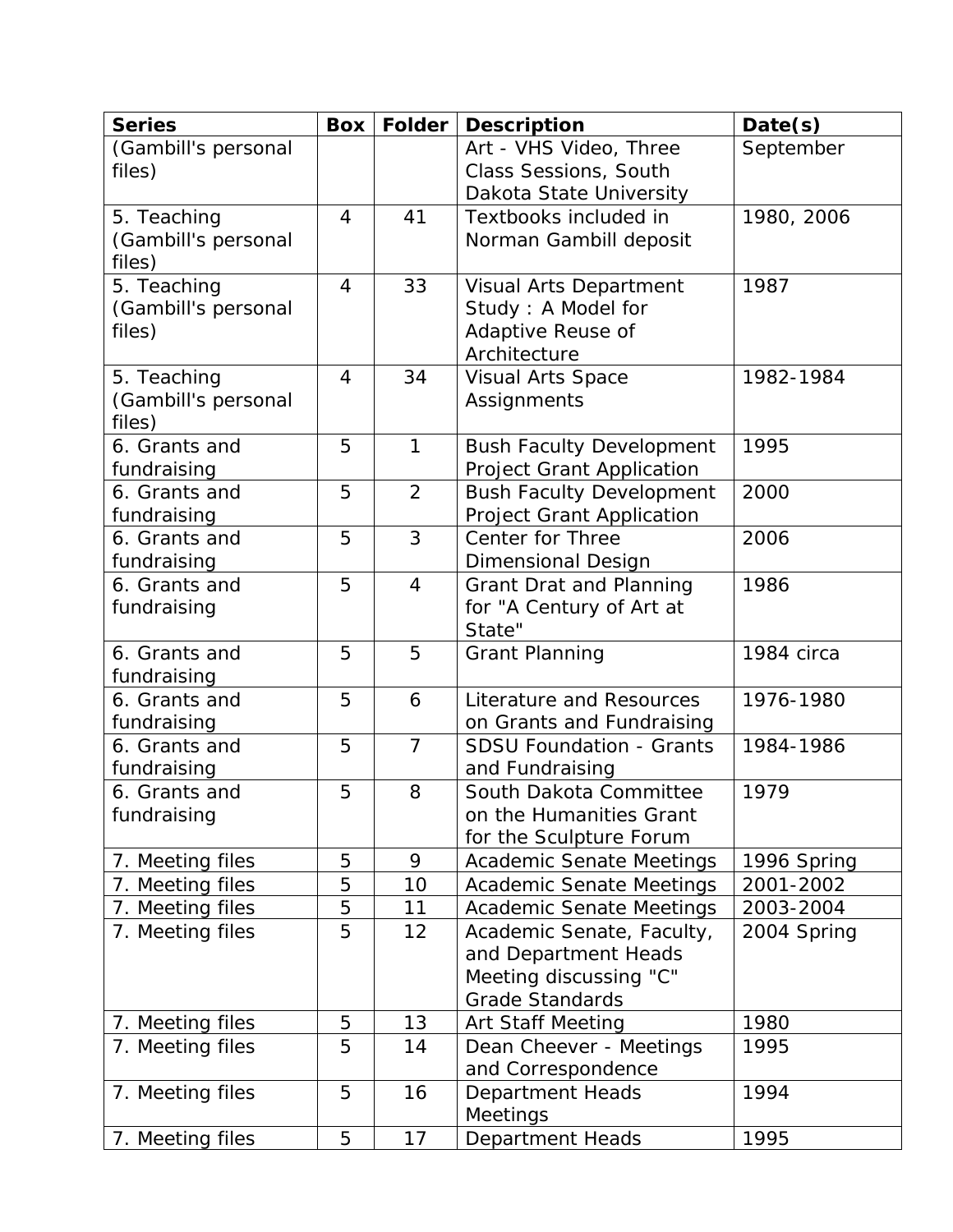| <b>Series</b>    | <b>Box</b> | <b>Folder</b> | <b>Description</b>             | Date(s)        |
|------------------|------------|---------------|--------------------------------|----------------|
|                  |            |               | Meetings                       |                |
| 7. Meeting files | 5          | 15            | <b>Department Heads</b>        | 1985-1986      |
|                  |            |               | Meetings                       |                |
| 7. Meeting files | 5          | 18            | Department Heads               | 1997, 1999     |
|                  |            |               | <b>Meetings</b>                |                |
| 7. Meeting files | 5          | 19            | <b>Department Heads</b>        | 2000-2004,     |
|                  |            |               | <b>Meetings</b>                | 2007           |
| 7. Meeting files | 5          | 22            | <b>Faculty Meetings</b>        | 1994           |
| 7. Meeting files | 5          | 23            | <b>Faculty Meetings</b>        | 1995           |
| 7. Meeting files | 5          | 26            | <b>Faculty Meetings</b>        | 2001           |
| 7. Meeting files | 5          | 27            | <b>Faculty Meetings</b>        | 2002           |
| 7. Meeting files | 5          | 28            | <b>Faculty Meetings</b>        | 2003           |
| 7. Meeting files | 5          | 29            | <b>Faculty Meetings</b>        | 2004           |
| 7. Meeting files | 5          | 30            | <b>Faculty Meetings</b>        | 2005           |
| 7. Meeting files | 5          | 31            | <b>Faculty Meetings</b>        | 2006           |
| 7. Meeting files | 5          | 32            | <b>Faculty Meetings</b>        | 2007           |
| 7. Meeting files | 5          | 33            | <b>Faculty Meetings</b>        | 2008           |
| 7. Meeting files | 5          | 34            | <b>Faculty Meetings</b>        | 2009           |
| 7. Meeting files | 5          | 21            | <b>Faculty Meetings</b>        | 1985 Fall      |
| 7. Meeting files | 5          | 20            | <b>Faculty Meetings</b>        | 1985 Spring    |
| 7. Meeting files | 5          | 24            | <b>Faculty Meetings</b>        | 1996-1997      |
| 7. Meeting files | 5          | 25            | <b>Faculty Meetings</b>        | 1999-2000      |
| 7. Meeting files | 5          | 36            | <b>Management Meeting</b>      | 1994           |
| 7. Meeting files | 5          | 37            | <b>Management Meeting</b>      | 1995           |
| 7. Meeting files | 5          | 38            | Management Meeting             | 1996           |
| 7. Meeting files | 5          | 35            | Management Meetings            | 1993           |
| 7. Meeting files | 5          | 39            | <b>Management Meetings</b>     | 1999-2000,     |
|                  |            |               |                                | 2003           |
| 7. Meeting files | 5          | 40            | President and Department       | 1986 Spring    |
|                  |            |               | <b>Heads Meeting</b>           |                |
| 7. Meeting files | 5          | 41            | President Wagner Meeting       | 1985 circa     |
|                  |            |               | <b>Notes</b>                   |                |
| 7. Meeting files | 5          | 43            | Research Advisory Council      | 1985 Fall-1986 |
|                  |            |               |                                | Spring         |
| 7. Meeting files | 5          | 42            | Research Advisory Council      | 1984 Fall      |
|                  |            |               | - Subcommittee Reports         |                |
| 7. Meeting files | 5          | 44            | Research Advisory Council      | 1985-1986      |
|                  |            |               | - Task Force Research and      |                |
|                  |            |               | <b>Scholarly Excellence</b>    |                |
| 7. Meeting files | 5          | 45            | Space Assignment               | 2002           |
|                  |            |               | Committee                      |                |
| 8. Personal and  | 5          | 46            | Art for a New Century          | 1989           |
| professional     |            |               | <b>Exhibition Catalog with</b> |                |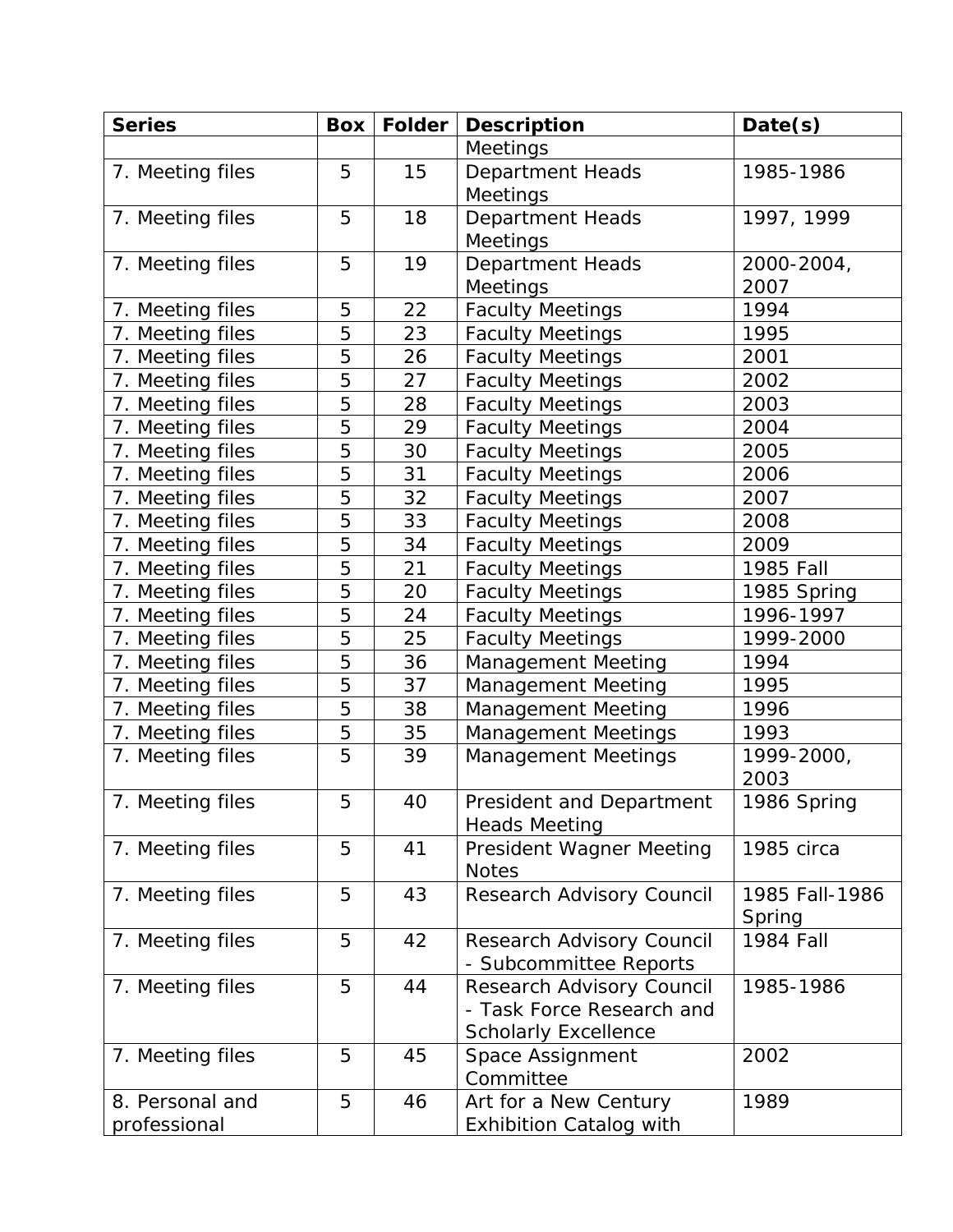| <b>Series</b>                | Box            | <b>Folder</b>  | <b>Description</b>                | Date(s)     |
|------------------------------|----------------|----------------|-----------------------------------|-------------|
| research and                 |                |                | Foreword by Norman                |             |
| activities                   |                |                | Gambill                           |             |
| 8. Personal and              | 5              | 47             | Artic Michelangelo on Time        | undated     |
| professional                 |                |                | and the Interrelation of          |             |
| research and                 |                |                | Arts                              |             |
| activities                   |                |                |                                   |             |
| 8. Personal and              | 5              | 48             | Bosch, Hieronymus                 | undated     |
| professional                 |                |                | <b>Bibliographies</b>             |             |
| research and                 |                |                |                                   |             |
| activities                   |                |                |                                   |             |
| 8. Personal and              | $\overline{7}$ | 1              | Calendar                          | 2003        |
| professional                 |                |                |                                   |             |
| research and                 |                |                |                                   |             |
| activities                   |                |                |                                   |             |
| 8. Personal and              | 5              | 49             | Collaboration for the             | 1995 Winter |
| professional                 |                |                | Advancement of College            |             |
| research and                 |                |                | Teaching and Learning             |             |
| activities                   |                |                | Conference - Teaching with        |             |
|                              |                |                | Open Eyes                         |             |
| 8. Personal and              | 5              | 50             | Collected journals,               | 1940-1950,  |
| professional                 |                |                | magazines, catalogs, and          | 1984-2008   |
| research and                 |                |                | books                             |             |
| activities                   |                | 51             |                                   |             |
| 8. Personal and              | 5              |                | Conference invitations and        | 1985-2006   |
| professional<br>research and |                |                | participation                     |             |
| activities                   |                |                |                                   |             |
| 8. Personal and              | $\overline{7}$ | $\overline{2}$ | Correspondence                    | 2010, 2013  |
| professional                 |                |                |                                   |             |
| research and                 |                |                |                                   |             |
| activities                   |                |                |                                   |             |
| 8. Personal and              | 5              | 52             | Film Research                     | 1973 circa  |
| professional                 |                |                | <b>Bibliographies and Indexes</b> |             |
| research and                 |                |                | - University of Illinois          |             |
| activities                   |                |                |                                   |             |
| 8. Personal and              | 5              | 53             | Foundation for the Arts in        | 1983-1984   |
| professional                 |                |                | South Dakota                      |             |
| research and                 |                |                |                                   |             |
| activities                   |                |                |                                   |             |
| 8. Personal and              | 5              | 54             | <b>KEDS South Dakota Public</b>   | 1995        |
| professional                 |                |                | <b>Broadcasting Midwest</b>       |             |
| research and                 |                |                | Market Analysis Closure           |             |
| activities                   |                |                | and Firing                        |             |
| 8. Personal and              | $\overline{7}$ | 3              | Legal documents                   | 2006, 2012  |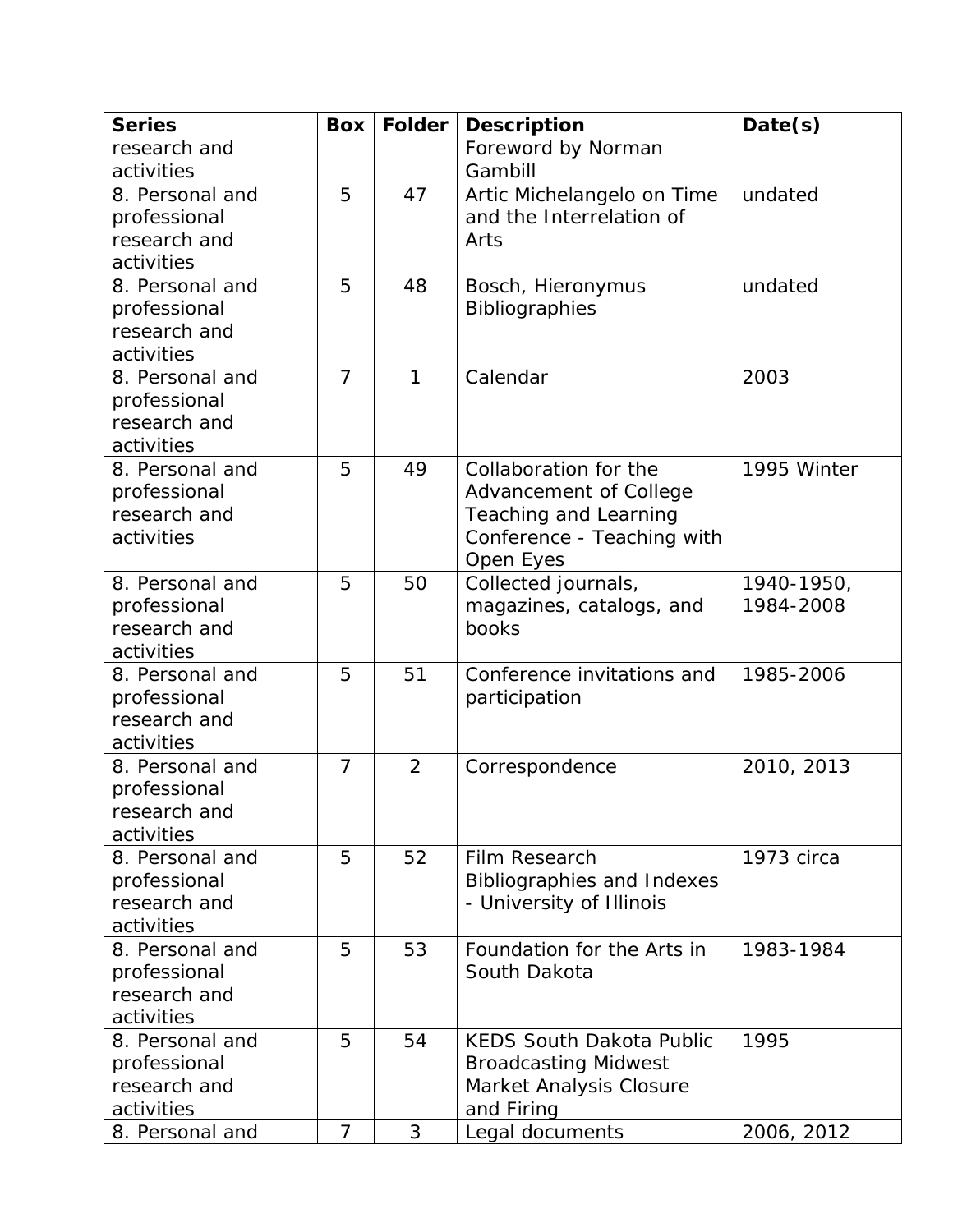| <b>Series</b>   | Box            | <b>Folder</b>  | <b>Description</b>          | Date(s)    |
|-----------------|----------------|----------------|-----------------------------|------------|
| professional    |                |                |                             |            |
| research and    |                |                |                             |            |
| activities      |                |                |                             |            |
| 8. Personal and | 5              | 55             | <b>Oxford Paper</b>         | 2006       |
| professional    |                |                | correspondence              |            |
| research and    |                |                |                             |            |
| activities      |                |                |                             |            |
| 8. Personal and | 5              | 56             | Personal correspondence     | 1984, 2005 |
| professional    |                |                |                             |            |
| research and    |                |                |                             |            |
| activities      |                |                |                             |            |
| 8. Personal and | 5              | 57             | Photographs                 | undated    |
| professional    |                |                |                             |            |
| research and    |                |                |                             |            |
| activities      |                |                |                             |            |
| 8. Personal and | 5              | 58             | President Ray Hoops         | 1985       |
| professional    |                |                | Resignation - Hoops Affair  |            |
| research and    |                |                |                             |            |
| activities      |                |                |                             |            |
| 8. Personal and | 5              | 59             | Recognition                 | 2005       |
| professional    |                |                |                             |            |
| research and    |                |                |                             |            |
| activities      |                |                |                             |            |
| 8. Personal and | 5              | 60             | Resume                      | 2005       |
| professional    |                |                |                             |            |
| research and    |                |                |                             |            |
| activities      |                |                |                             |            |
| 8. Personal and | 5              | 61             | Select Norman Gambill       | 1983-1996  |
| professional    |                |                | Writings and Publications   |            |
| research and    |                |                |                             |            |
| activities      |                |                |                             |            |
| 8. Personal and | $\overline{7}$ | $\overline{4}$ | Selective Service           | 1965       |
| professional    |                |                | documents                   |            |
| research and    |                |                |                             |            |
| activities      |                |                |                             |            |
| 8. Personal and | 5              | 62             | Session for the Society for | 1981       |
| professional    |                |                | Cinema Studies Convention   |            |
| research and    |                |                |                             |            |
| activities      |                |                |                             |            |
| 8. Personal and | 5              | 63             | South Dakota Art Museum     | 1999 May   |
| professional    |                |                | <b>Community Long-Range</b> |            |
| research and    |                |                | <b>Planning Session</b>     |            |
| activities      |                |                |                             |            |
| 8. Personal and | 5              | 64             | South Dakota College Arts   | 2007       |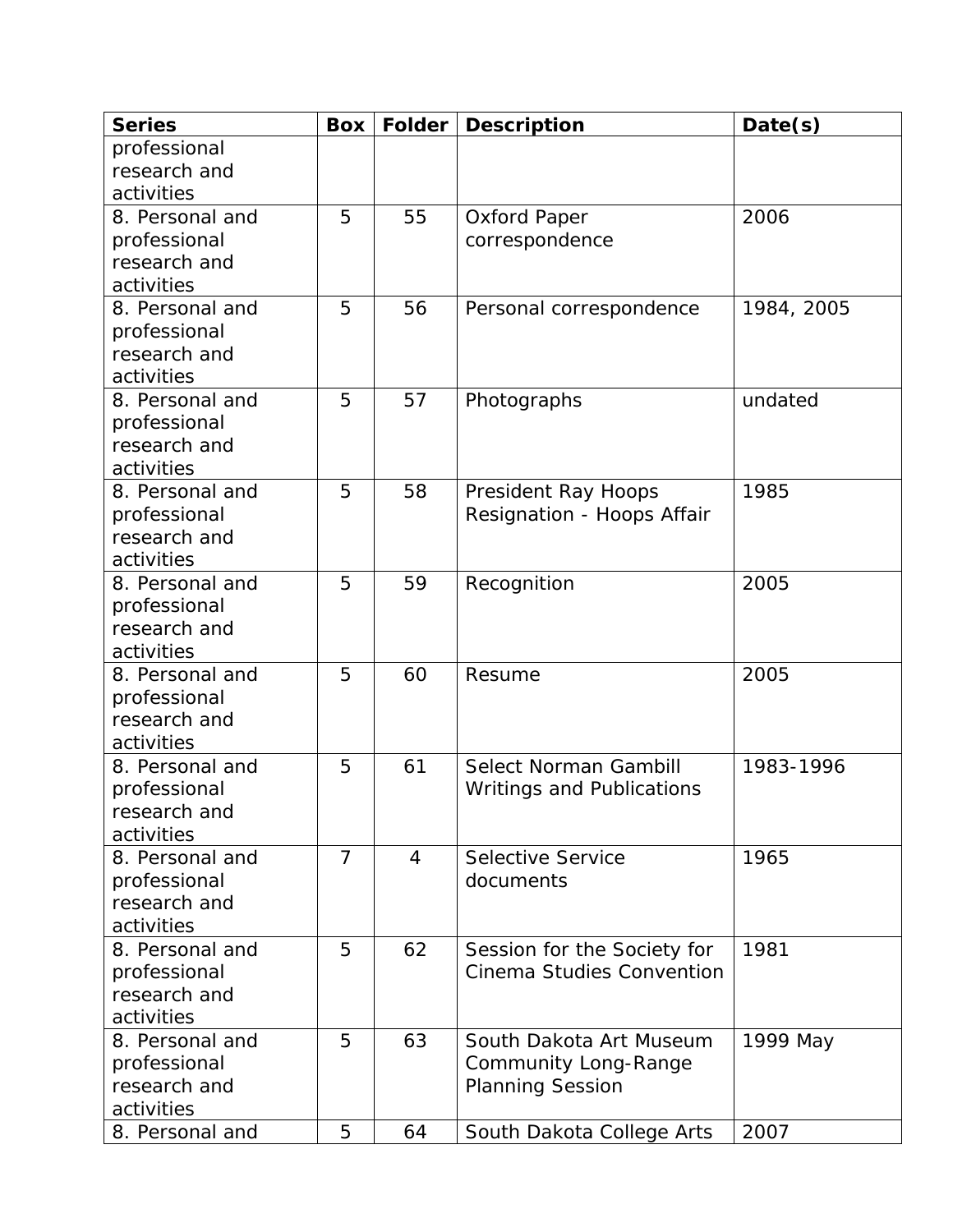| <b>Series</b>   | Box | <b>Folder</b>  | <b>Description</b>            | Date(s)   |
|-----------------|-----|----------------|-------------------------------|-----------|
| professional    |     |                | <b>Association Conference</b> |           |
| research and    |     |                |                               |           |
| activities      |     |                |                               |           |
| 8. Personal and | 5   | 65             | South Dakota Symposium        | 1986      |
| professional    |     |                | on the Future of the Arts in  |           |
| research and    |     |                | Education                     |           |
| activities      |     |                |                               |           |
| 8. Personal and | 5   | 66             | Thank You correspondence      | 1984-2006 |
| professional    |     |                | and recognition               |           |
| research and    |     |                |                               |           |
| activities      |     |                |                               |           |
| 8. Personal and | 5   | 67             | University of Illinois at     | 1977-1981 |
| professional    |     |                | Urbana-Champaign              |           |
| research and    |     |                | <b>Research Board</b>         |           |
| activities      |     |                | correspondence and            |           |
|                 |     |                | reports                       |           |
| 9. Manuscripts  | 8   | 9              | Citizen Kane: An Art          | 1976      |
|                 |     |                | Historical Analysis pp. 223-  |           |
|                 |     |                | 445 - Ph.D. Thesis,           |           |
|                 |     |                | <b>Syracuse University</b>    |           |
| 9. Manuscripts  | 8   | 8              | Citizen Kane: An Art          | 1976      |
|                 |     |                | Historical Analysis, pp. 1-   |           |
|                 |     |                | 222 - Ph.D. Thesis,           |           |
|                 |     |                | <b>Syracuse University</b>    |           |
| 9. Manuscripts  | 8   | $\overline{2}$ | Designing Hollywood:          | 1982      |
|                 |     |                | Productions of Harry          |           |
|                 |     |                | Horner, 1940-1980:            |           |
|                 |     |                | Correspondence                |           |
| 9. Manuscripts  | 8   | 3              | Designing Hollywood:          | 1981      |
|                 |     |                | Productions of Harry          |           |
|                 |     |                | Horner, 1940-1980:            |           |
|                 |     |                | Manuscript, annotated         |           |
| 9. Manuscripts  | 8   | $\overline{4}$ | Designing Hollywood:          | 1981      |
|                 |     |                | Productions of Harry          |           |
|                 |     |                | Horner, 1940-1980:            |           |
|                 |     |                | Manuscript, annotated         |           |
| 9. Manuscripts  | 8   | 5              | Designing Hollywood:          | 1981      |
|                 |     |                | Productions of Harry          |           |
|                 |     |                | Horner, 1940-1980:            |           |
|                 |     |                | Manuscript, annotated         |           |
| 9. Manuscripts  | 8   | 6              | Designing Hollywood:          | 1981      |
|                 |     |                | Productions of Harry          |           |
|                 |     |                | Horner, 1940-1980:            |           |
|                 |     |                | Volume 2 Harry Horner         |           |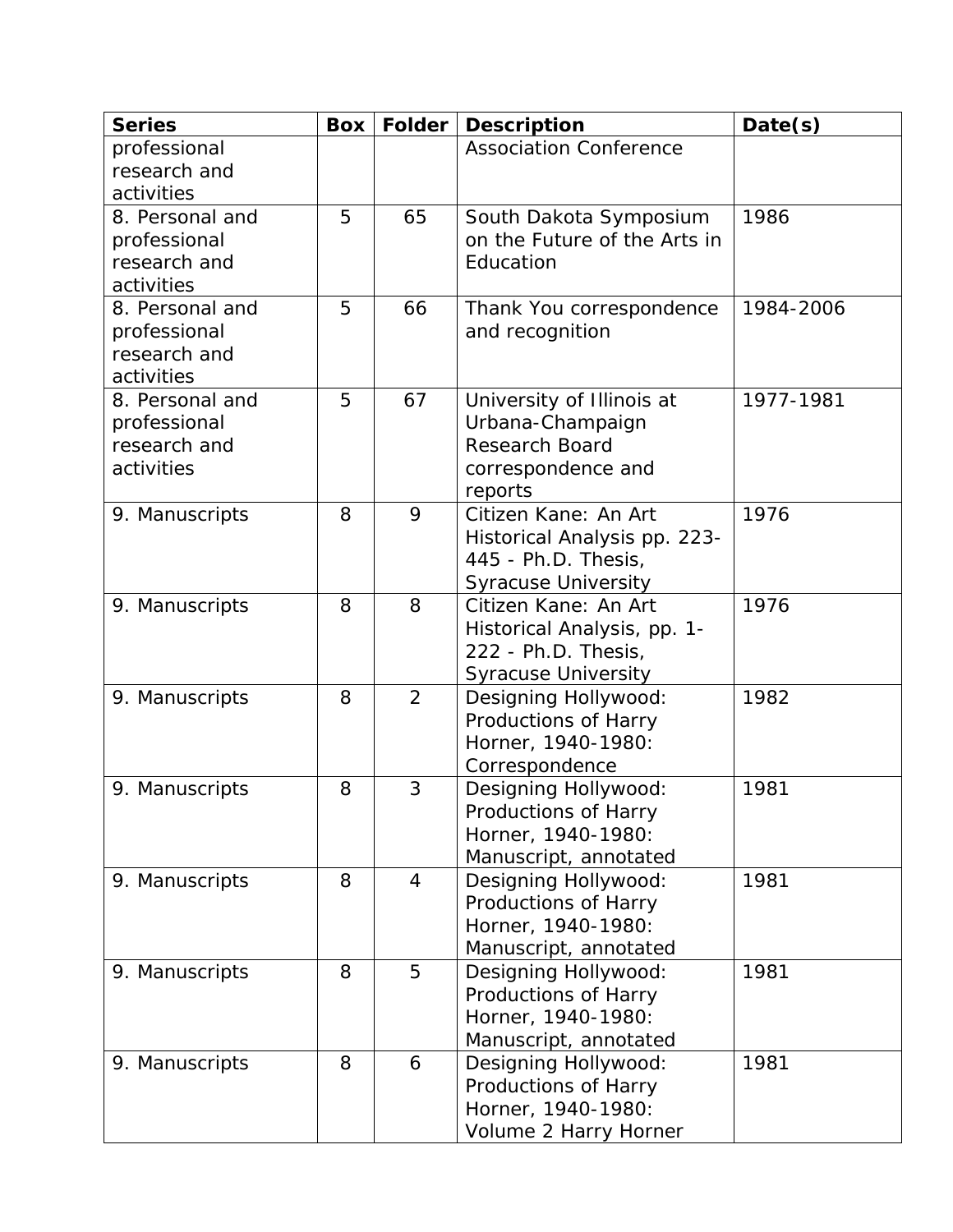| <b>Series</b>  | Box            | <b>Folder</b>  | <b>Description</b>                                  | Date(s)   |
|----------------|----------------|----------------|-----------------------------------------------------|-----------|
|                |                |                | Drawings, Catalogue                                 |           |
| 9. Manuscripts | 8              | $\overline{7}$ | Instruction on citations,                           | 2013      |
|                |                |                | end notes, and contacting                           |           |
|                |                |                | editors                                             |           |
| 9. Manuscripts | $\overline{7}$ | 5              | <b>Ritz and American</b>                            | undated   |
|                |                |                | Mediocrity: Chapter Outline                         |           |
| 9. Manuscripts | $\overline{7}$ | 6              | <b>Ritz and American</b>                            | 2009-2010 |
|                |                |                | Mediocrity: Introduction -                          |           |
|                |                |                | Chapter 1 The Modern                                |           |
|                |                |                | American Ritz Mask                                  |           |
| 9. Manuscripts | $\overline{7}$ | $\overline{7}$ | <b>Ritz and American</b>                            | 2009-2010 |
|                |                |                | Mediocrity: Introduction -                          |           |
|                |                |                | Chapter 2 The Modern                                |           |
|                |                |                | Odyssey                                             |           |
| 9. Manuscripts | $\overline{7}$ | 8              | <b>Ritz and American</b>                            | 2009-2010 |
|                |                |                | Mediocrity: Introduction -                          |           |
|                |                |                | Chapter 3 The Blue<br>Paradox                       |           |
|                | $\overline{7}$ |                | <b>Ritz and American</b>                            | undated   |
| 9. Manuscripts |                | 29             |                                                     |           |
|                |                |                | Mediocrity: Old Version                             |           |
|                | $\overline{7}$ | 9              | (Modern Ritz Consumers)<br><b>Ritz and American</b> | 2009-2010 |
| 9. Manuscripts |                |                | Mediocrity: Part 1 Ritz in                          |           |
|                |                |                | the 19th Century - Chapter                          |           |
|                |                |                | 4 Precursors                                        |           |
| 9. Manuscripts | $\overline{7}$ | 10             | <b>Ritz and American</b>                            | 2009-2010 |
|                |                |                | Mediocrity: Part 1 Ritz in                          |           |
|                |                |                | the 19th Century - Chapter                          |           |
|                |                |                | 5 Cesar Ritz, the                                   |           |
|                |                |                | Progenitor, Oscar Wilde,                            |           |
|                |                |                | The Aesthetician                                    |           |
| 9. Manuscripts | $\overline{7}$ | 15             | <b>Ritz and American</b>                            | 2009-2010 |
|                |                |                | Mediocrity: Part 2 The                              |           |
|                |                |                | Period of Jazz 'n Ritz -                            |           |
|                |                |                | Chapter 10 Dorothy                                  |           |
|                |                |                | Parker, the Oscar Wilde of                          |           |
|                |                |                | Ritz, and Other Women                               |           |
|                |                |                | Writers                                             |           |
| 9. Manuscripts | $\overline{7}$ | 16             | <b>Ritz and American</b>                            | 2009-2010 |
|                |                |                | Mediocrity: Part 2 The                              |           |
|                |                |                | Period of Jazz 'n Ritz -                            |           |
|                |                |                | Chapter 11 The Segregated                           |           |
|                |                |                | Odysseys of American                                |           |
|                |                |                | Modernism                                           |           |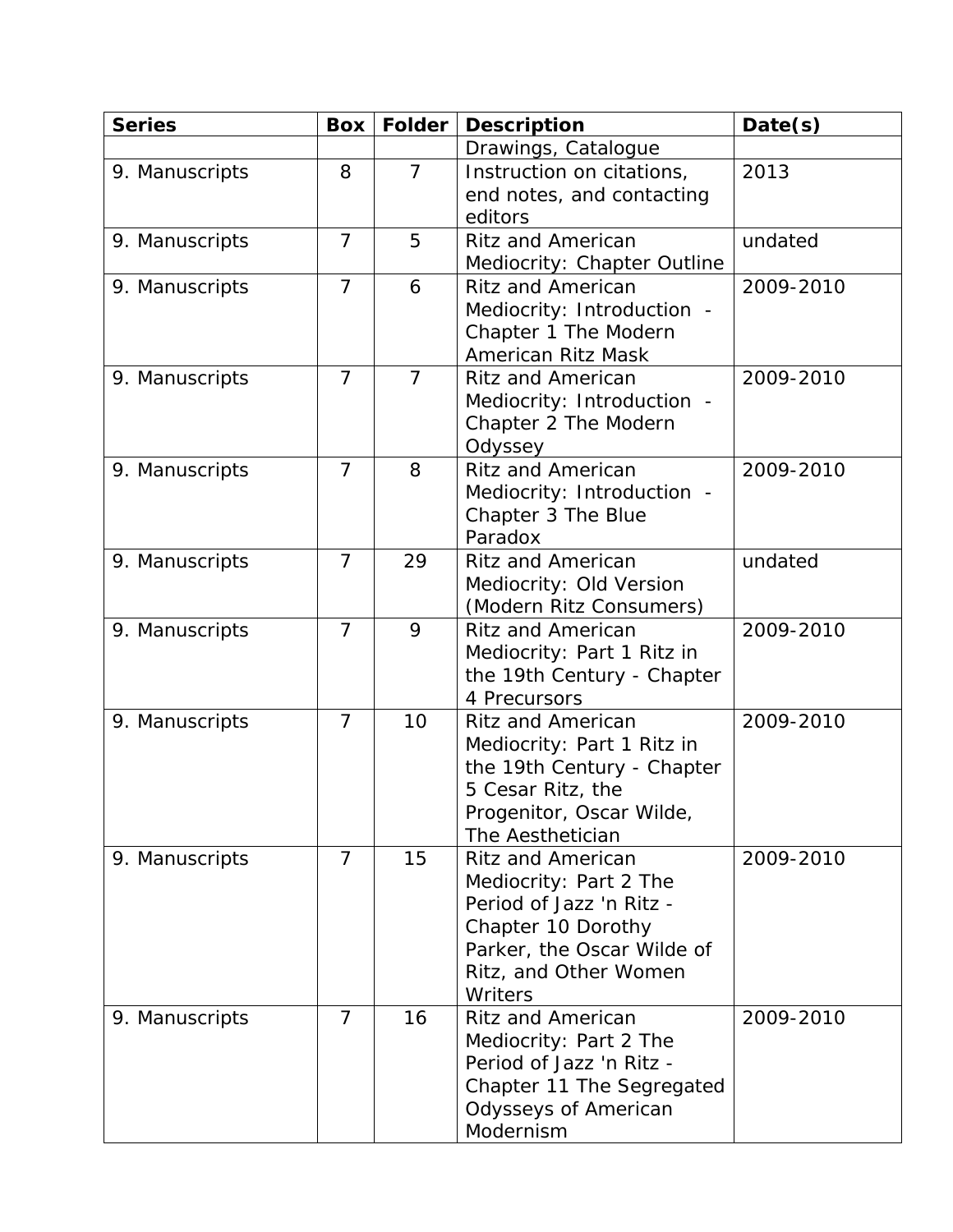| <b>Series</b>  | Box            | Folder | <b>Description</b>                                                                                                                                 | Date(s)   |
|----------------|----------------|--------|----------------------------------------------------------------------------------------------------------------------------------------------------|-----------|
| 9. Manuscripts | 7              | 17     | <b>Ritz and American</b><br>Mediocrity: Part 2 The<br>Period of Jazz 'n Ritz -<br>Chapter 12 The Ritz Effect<br>in Architecture                    | 2009-2010 |
| 9. Manuscripts | $\overline{7}$ | 18     | <b>Ritz and American</b><br>Mediocrity: Part 2 The<br>Period of Jazz 'n Ritz -<br>Chapter 13 The Art and<br>Design of O'Keefe and<br>Wright        | 2009-2010 |
| 9. Manuscripts | $\overline{7}$ | 11     | <b>Ritz and American</b><br>Mediocrity: Part 2 The<br>Period of Jazz 'n Ritz -<br>Chapter 6 Americans in<br>Paris                                  | 2009-2010 |
| 9. Manuscripts | $\overline{7}$ | 12     | <b>Ritz and American</b><br>Mediocrity: Part 2 The<br>Period of Jazz 'n Ritz -<br>Chapter 7 Cole Porter The<br><b>Ritz Jester</b>                  | 2009-2010 |
| 9. Manuscripts | $\overline{7}$ | 13     | <b>Ritz and American</b><br>Mediocrity: Part 2 The<br>Period of Jazz 'n Ritz -<br>Chapter 8 F. Scott<br>Fitzgerald's Impact on Jazz<br>n' Ritz     | 2009-2010 |
| 9. Manuscripts | $\overline{7}$ | 14     | <b>Ritz and American</b><br>Mediocrity: Part 2 The<br>Period of Jazz 'n Ritz -<br>Chapter 9 Plots and<br>Characters                                | 2009-2010 |
| 9. Manuscripts | $\overline{7}$ | 19     | <b>Ritz and American</b><br>Mediocrity: Part 3<br>Institutions and trends -<br>Chapter 14 Modern<br>Consumption                                    | 2009-2010 |
| 9. Manuscripts | $\overline{7}$ | 20     | <b>Ritz and American</b><br>Mediocrity: Part 3<br>Institutions and trends -<br>Chapter 15 Movers and<br>Shakers: Algonquians and<br>The New Yorker | 2009-2010 |
| 9. Manuscripts | $\overline{7}$ | 21     | <b>Ritz and American</b>                                                                                                                           | 2009-2010 |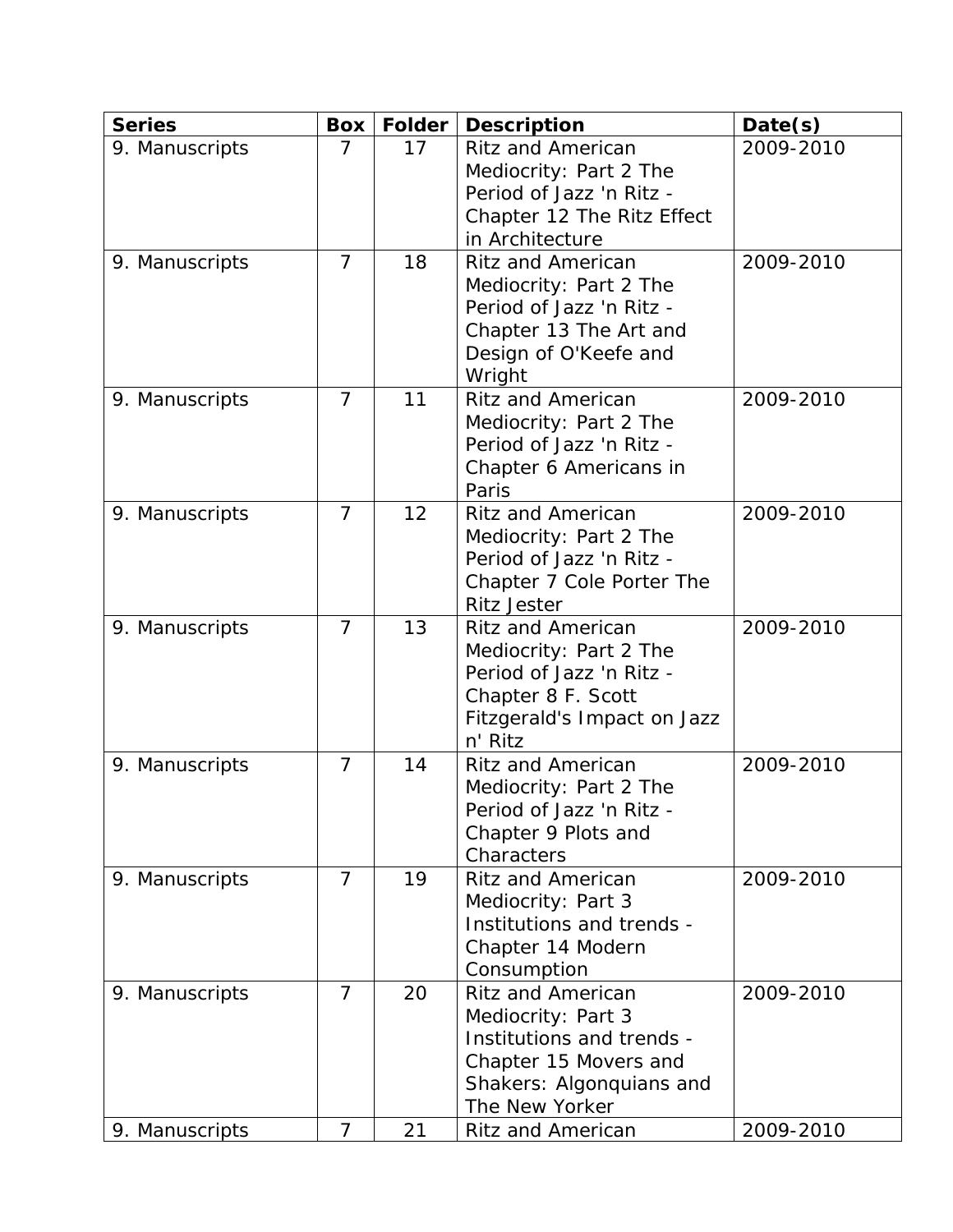| <b>Series</b>  | <b>Box</b>     | <b>Folder</b> | <b>Description</b>                                                                                                                            | Date(s)   |
|----------------|----------------|---------------|-----------------------------------------------------------------------------------------------------------------------------------------------|-----------|
|                |                |               | Mediocrity: Part 3<br>Institutions and trends -<br>Chapter 16 The Pygmalion<br>Syndrome The Profit in<br>Images                               |           |
| 9. Manuscripts | $\overline{7}$ | 22            | <b>Ritz and American</b><br>Mediocrity: Part 3<br>Institutions and trends -<br>Chapter 17 Cartoons,<br>Cigarettes, Crackers, and<br>Cocktails | 2009-2010 |
| 9. Manuscripts | $\overline{7}$ | 23            | <b>Ritz and American</b><br>Mediocrity: Part 3<br>Institutions and trends -<br>Chapter 18 The Ritz<br>Machine: Etiquette and<br>Obsolescence  | 2009-2010 |
| 9. Manuscripts | $\overline{7}$ | 24            | <b>Ritz and American</b><br>Mediocrity: Part 4 The<br>Darkening of Ritz - Chapter<br>19 War Clouds                                            | 2009-2010 |
| 9. Manuscripts | $\overline{7}$ | 25            | <b>Ritz and American</b><br>Mediocrity: Part 4 The<br>Darkening of Ritz - Chapter<br>20 The European Emigres                                  | 2009-2010 |
| 9. Manuscripts | $\overline{7}$ | 26            | <b>Ritz and American</b><br>Mediocrity: Part 4 The<br>Darkening of Ritz - Chapter<br>21 The Great Gatsby and<br>Citizen Kane                  | 2009-2010 |
| 9. Manuscripts | $\overline{7}$ | 27            | <b>Ritz and American</b><br>Mediocrity: Part 4 The<br>Darkening of Ritz - Chapter<br>22 Les Bombes                                            | 2009-2010 |
| 9. Manuscripts | $\overline{7}$ | 28            | <b>Ritz and American</b><br>Mediocrity: Part 4 The<br>Darkening of Ritz - Chapter<br>23 The Filmmaker as Critic                               | 2009-2010 |
| 9. Manuscripts | $\overline{7}$ | 30            | <b>Ritz and American</b><br>Mediocrity: Research                                                                                              | undated   |
| 9. Manuscripts | $\overline{7}$ | 34            | <b>Ritz and American</b><br>Mediocrity: Revisions,<br>annotated                                                                               | 2009-2010 |
| 9. Manuscripts | $\overline{7}$ | 31            | <b>Ritz and American</b>                                                                                                                      | undated   |